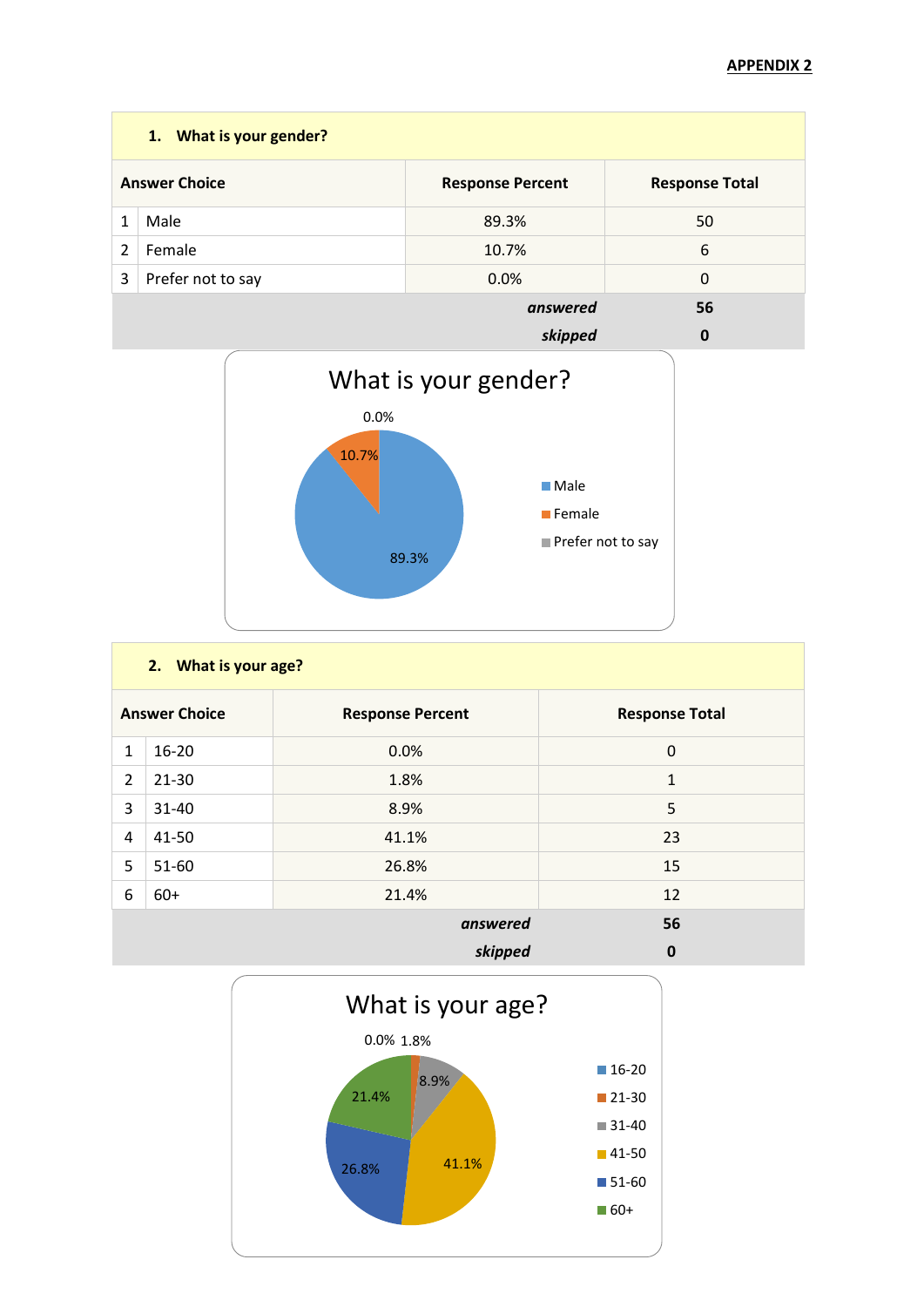| 3. How long have you been a licensed driver with NSDC? |  |                         |                       |
|--------------------------------------------------------|--|-------------------------|-----------------------|
| Answer<br><b>Choice</b>                                |  | <b>Response Percent</b> | <b>Response Total</b> |
| 1                                                      |  | 100.0%                  | 56                    |
|                                                        |  | answered                | 56                    |
|                                                        |  | skipped                 | 0                     |

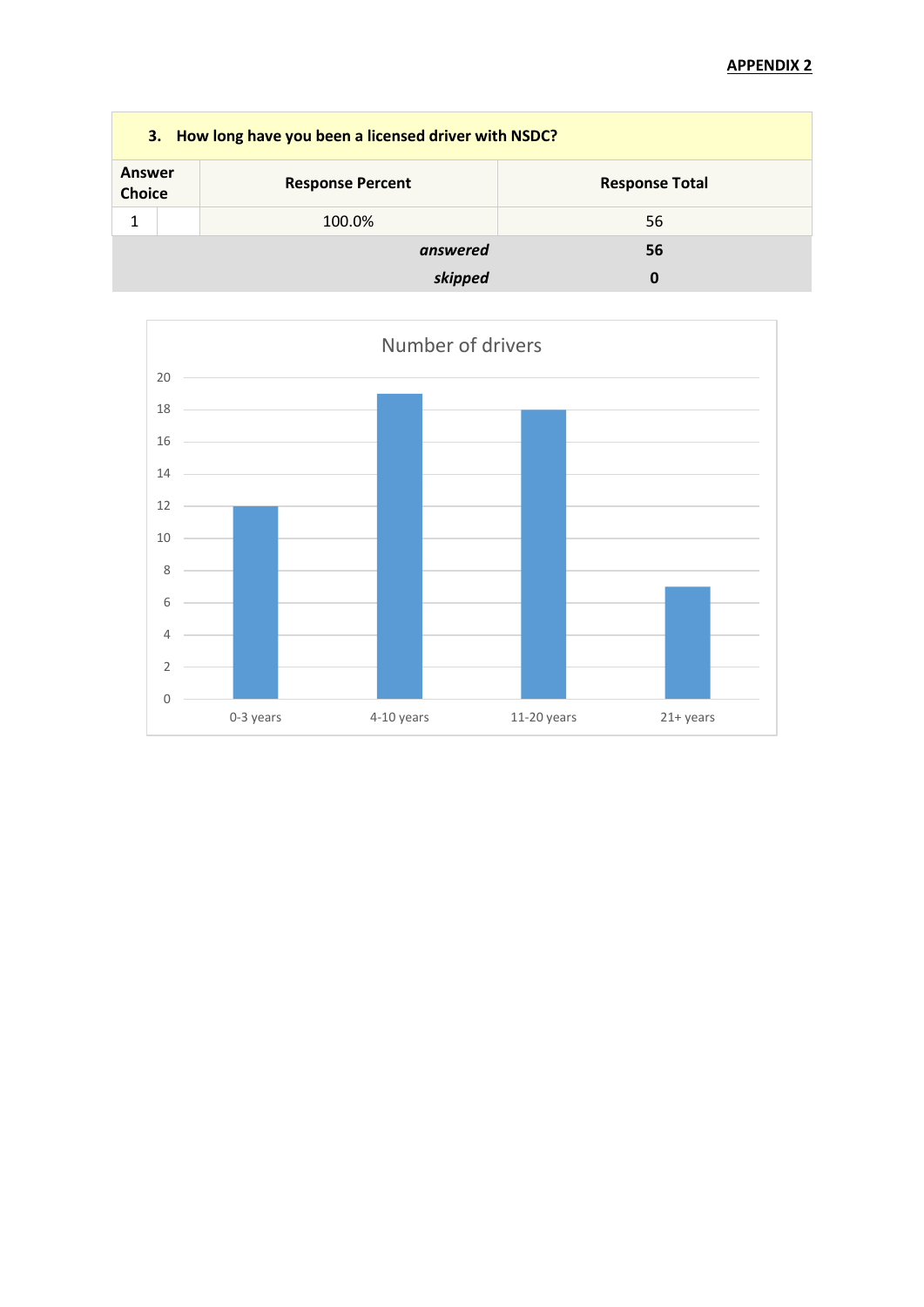|   | AFFLIVUIA.<br>4. When do you work? |                         |                       |  |
|---|------------------------------------|-------------------------|-----------------------|--|
|   | <b>Answer Choice</b>               | <b>Response Percent</b> | <b>Response Total</b> |  |
| 1 | 7am-12pm                           | 89.3%                   | 50                    |  |
| 2 | 12pm-5pm                           | 80.4%                   | 45                    |  |
| 3 | 5pm-11pm                           | 64.3%                   | 36                    |  |
| 4 | 11pm onwards                       | 55.4%                   | 31                    |  |
|   |                                    | answered                | 56                    |  |
|   |                                    | skipped                 | 0                     |  |

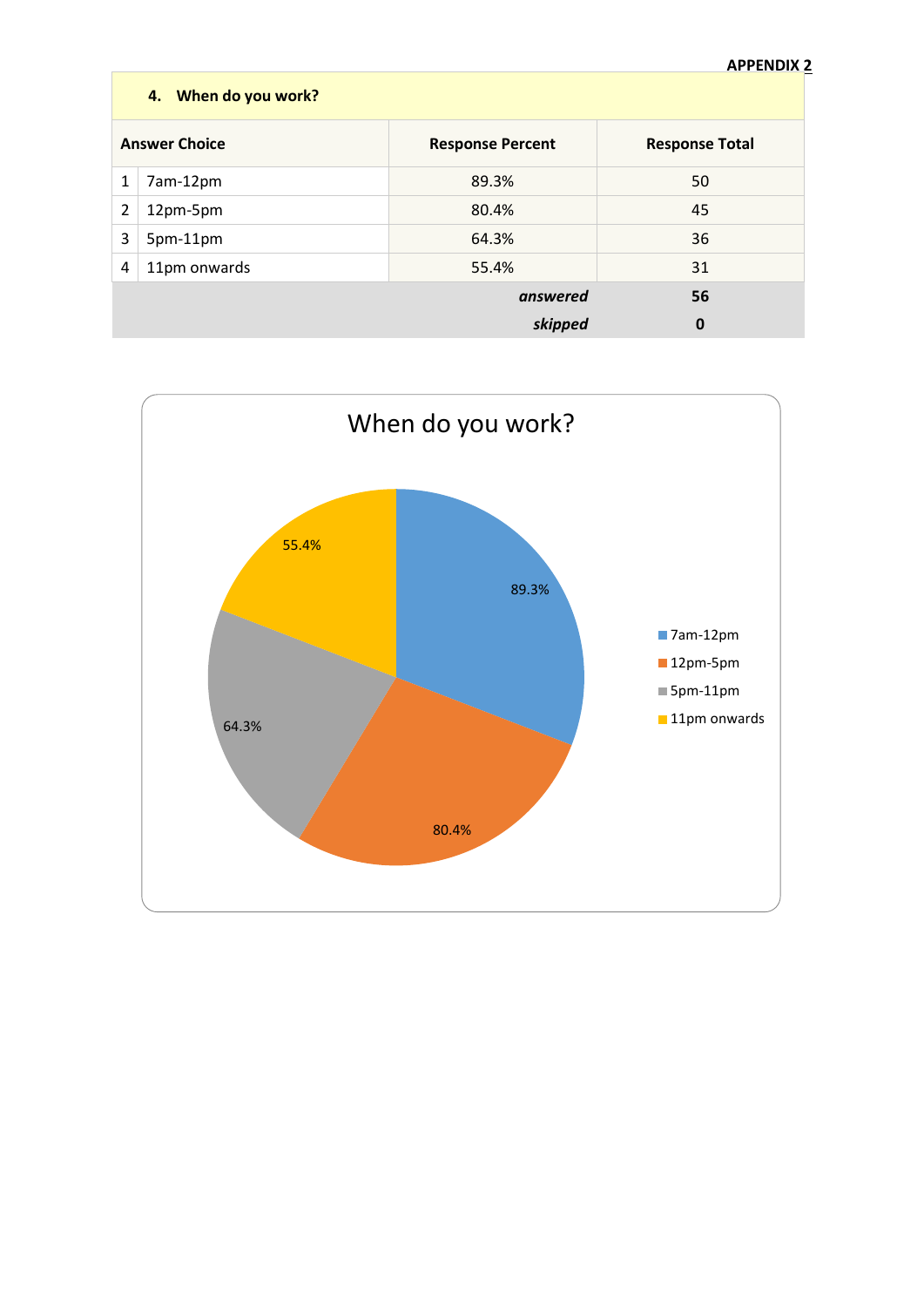|                                                                          | 5. What days do you work? |          |    |  |
|--------------------------------------------------------------------------|---------------------------|----------|----|--|
| <b>Answer Choice</b><br><b>Response Percent</b><br><b>Response Total</b> |                           |          |    |  |
| 1                                                                        | Monday                    | 87.3%    | 48 |  |
| 2                                                                        | Tuesday                   | 83.6%    | 46 |  |
| 3                                                                        | Wednesday                 | 83.6%    | 46 |  |
| 4                                                                        | Thursday                  | 92.7%    | 51 |  |
| 5                                                                        | Friday                    | 96.4%    | 53 |  |
| 6                                                                        | Saturday                  | 76.4%    | 42 |  |
| $\overline{7}$                                                           | Sunday                    | 47.3%    | 26 |  |
|                                                                          |                           | answered | 55 |  |
|                                                                          |                           | skipped  | 1  |  |

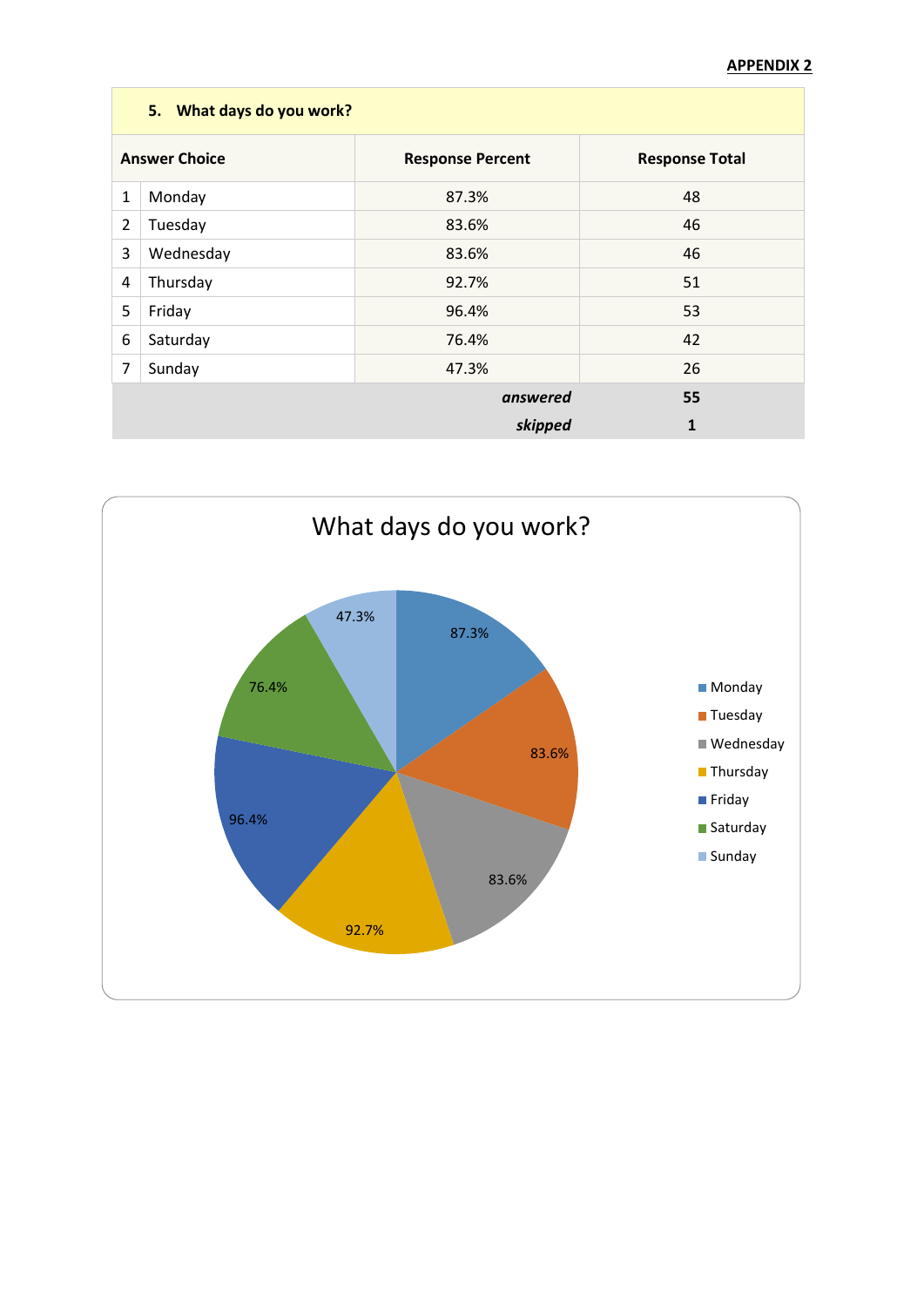|                        | 6. How many hours a week do you work? |                       |  |  |
|------------------------|---------------------------------------|-----------------------|--|--|
| Answe<br><b>Choice</b> | <b>Response Percent</b>               | <b>Response Total</b> |  |  |
| 1                      | 100.0%                                | 56                    |  |  |
|                        | answered                              | 56                    |  |  |
|                        | skipped                               | 0                     |  |  |



| 7. Approximately how many miles do you do in year? |                         |                       |  |
|----------------------------------------------------|-------------------------|-----------------------|--|
| <b>Answer</b><br><b>Choice</b>                     | <b>Response Percent</b> | <b>Response Total</b> |  |
| 1                                                  | 100.0%                  | 56                    |  |
|                                                    | answered                | 56                    |  |
|                                                    | skipped                 | 0                     |  |

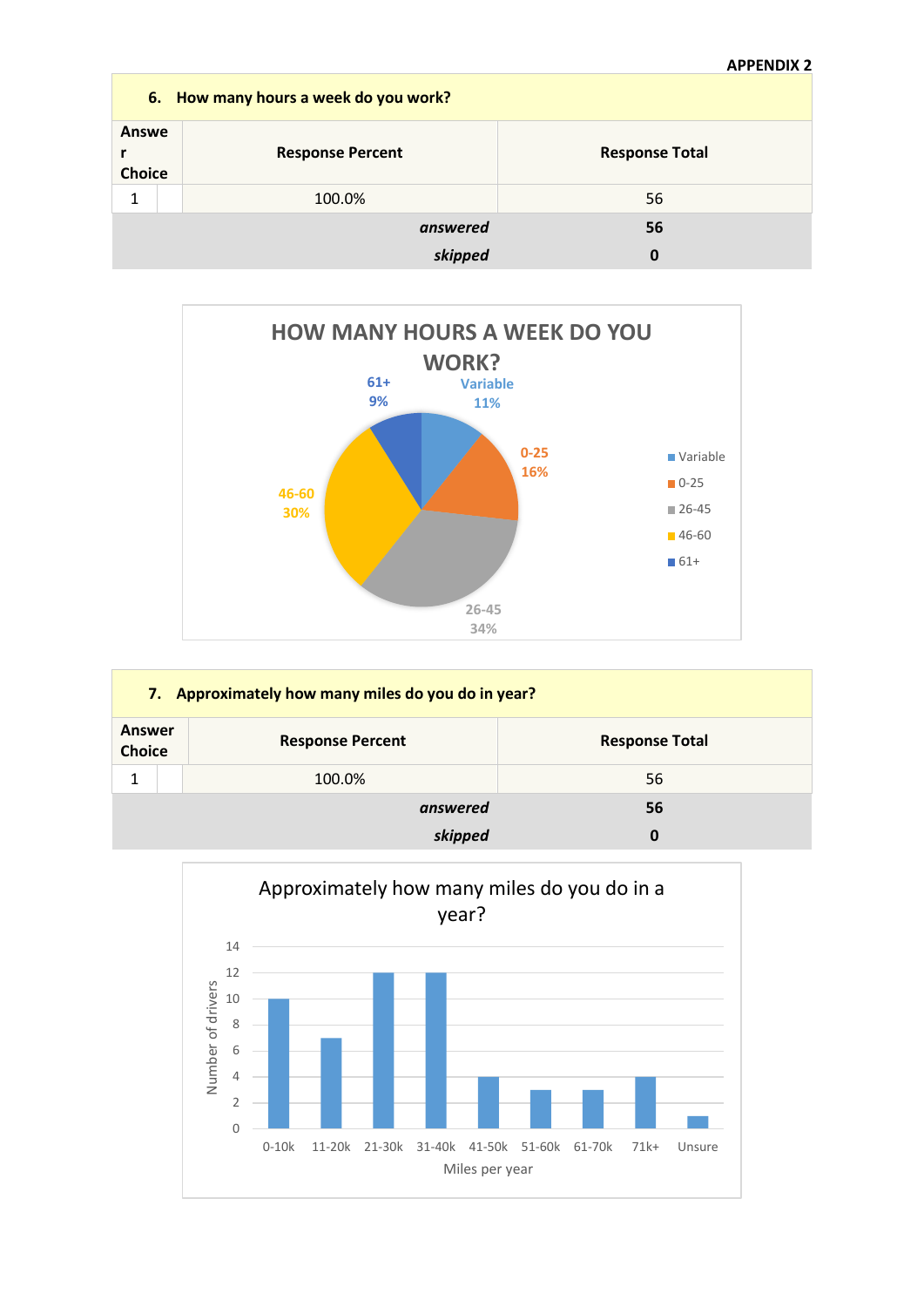|                | 8. Where do you mainly work?   |                         |                       |  |
|----------------|--------------------------------|-------------------------|-----------------------|--|
|                | <b>Answer Choice</b>           | <b>Response Percent</b> | <b>Response Total</b> |  |
| 1              | Newark and Southwell           | 71.4%                   | 40                    |  |
| $\overline{2}$ | <b>Rainworth and Blidworth</b> | 3.6%                    | $\overline{2}$        |  |
| 3              | Ollerton and Edwinstowe        | 10.7%                   | 6                     |  |
| 4              | Other (please specify):        | 26.8%                   | 15                    |  |
|                |                                | answered                | 56                    |  |
|                |                                | skipped                 | 0                     |  |

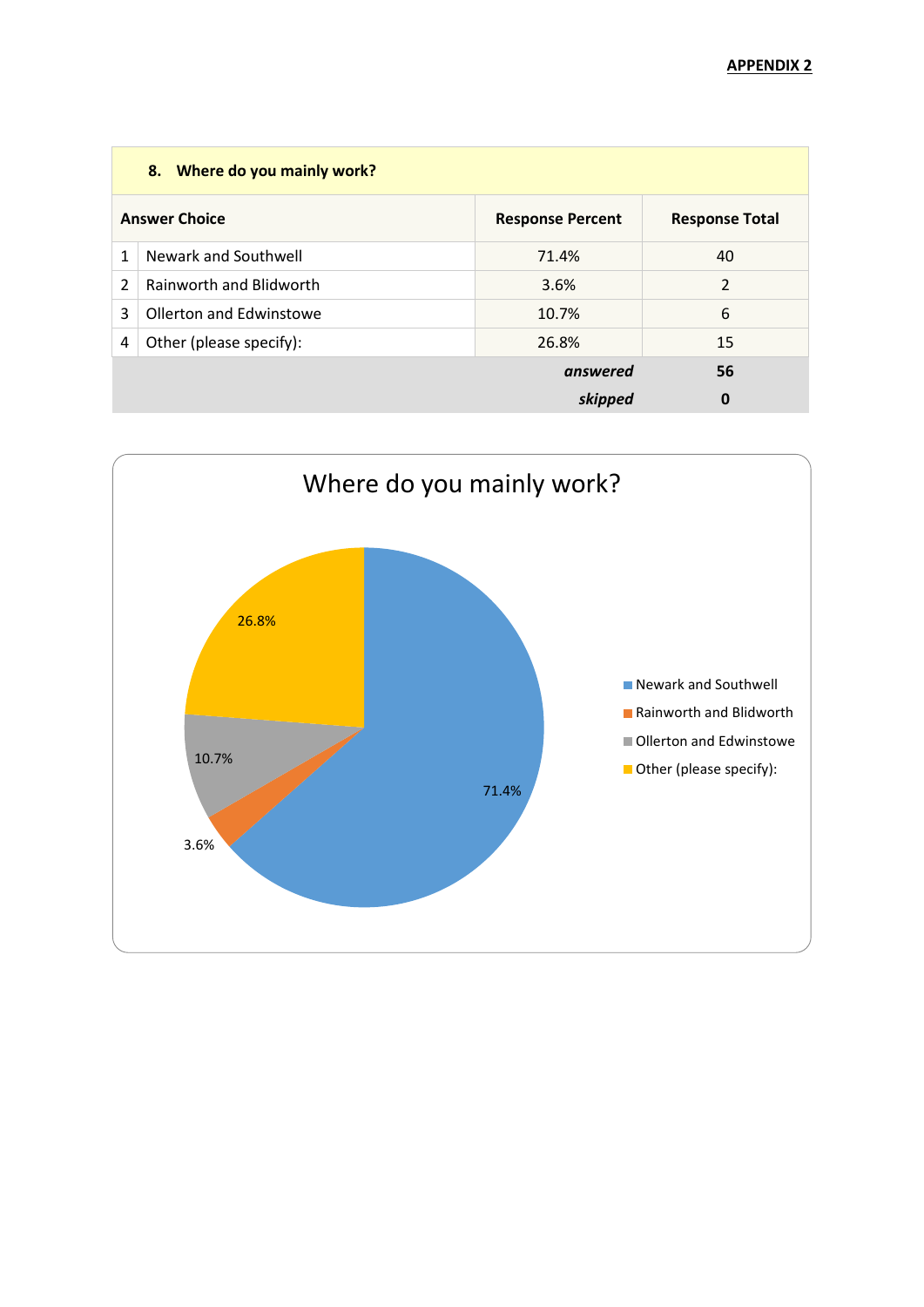| 9. Do you drive a Hackney Carriage or Private Hire Vehicle? |                      |                         |                       |
|-------------------------------------------------------------|----------------------|-------------------------|-----------------------|
|                                                             | <b>Answer Choice</b> | <b>Response Percent</b> | <b>Response Total</b> |
|                                                             | Hackney Carriage     | 71.4%                   | 40                    |
|                                                             | Private Hire         | 28.6%                   | 16                    |
|                                                             |                      | answered                | 56                    |
|                                                             |                      | skipped                 | 0                     |



|                | 10. How are you employed? |                         |                       |  |
|----------------|---------------------------|-------------------------|-----------------------|--|
|                | <b>Answer Choice</b>      | <b>Response Percent</b> | <b>Response Total</b> |  |
| 1              | Self employed             | 78.6%                   | 44                    |  |
| $\overline{2}$ | Employed by a company     | 19.6%                   | 11                    |  |
| ς              | <b>Both</b>               | 1.8%                    | 1                     |  |
|                |                           | answered                | 56                    |  |
|                |                           | skipped                 | $\mathbf 0$           |  |

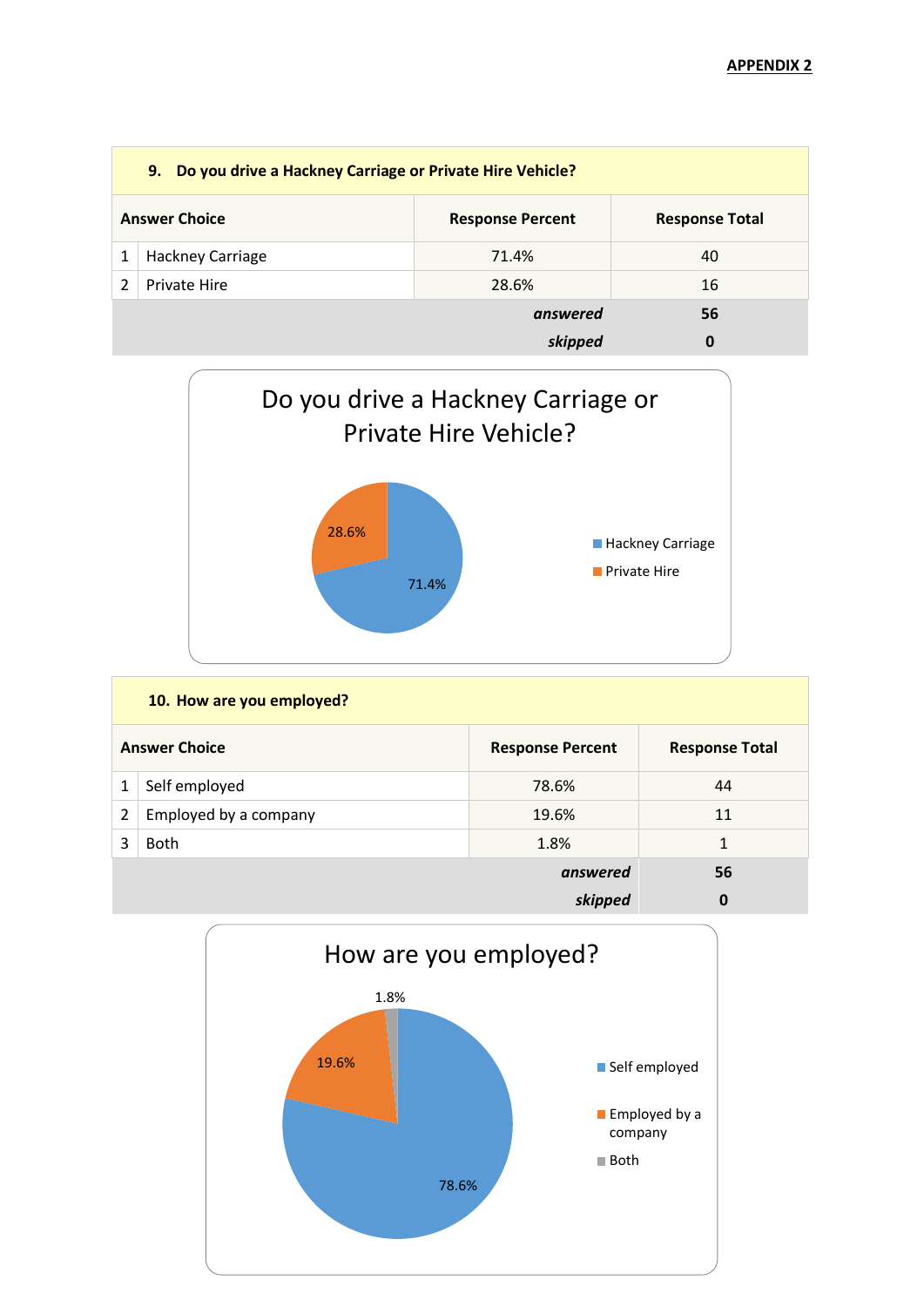| 11. Do you feel that the current cost of license applications is reasonable? |               |                         |                       |
|------------------------------------------------------------------------------|---------------|-------------------------|-----------------------|
| <b>Choice</b>                                                                | <b>Answer</b> | <b>Response Percent</b> | <b>Response Total</b> |
|                                                                              | Yes           | 50.0%                   | 28                    |
|                                                                              | No.           | 50.0%                   | 28                    |
|                                                                              |               | answered                | 56                    |
|                                                                              |               | skipped                 | 0                     |



| 12. Please provide a comment as to why you chose the answer on the previous question |              |                         |                       |
|--------------------------------------------------------------------------------------|--------------|-------------------------|-----------------------|
| Answer<br><b>Choice</b>                                                              |              | <b>Response Percent</b> | <b>Response Total</b> |
|                                                                                      |              | 100.0%                  | 56                    |
|                                                                                      | answered     |                         | 56                    |
|                                                                                      | skipped<br>0 |                         |                       |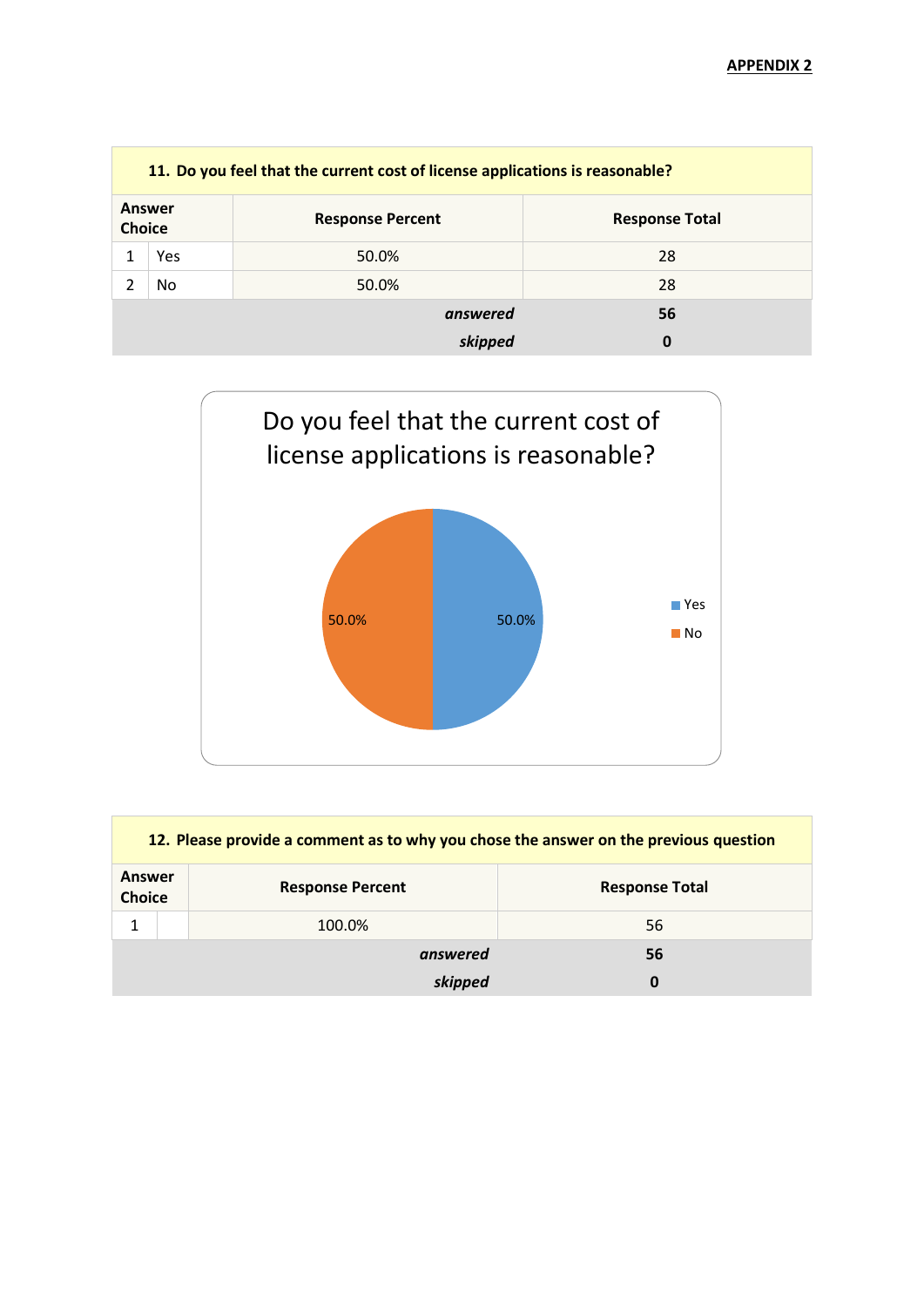cost too much

Too expensive

i do not believe it represnts true cost

Due to current circumstances seems some people have had help and others haven't different rules for different people

It is a reasonable price in my opinion

The cost goes up every year yet our tariffs have gone up once in approx 12 years

Overpriced as licensing not interested in what is currently going on in Newark

It's a National average fee .

I think the cost of the application is corelate with the advantages to drive and work as a taxi driver Arrange

nothing to compare the price with.

To expensive

We have to pay for inspections by the council the licence should be free as we are providing a service to the community.

I think they were reasonable before the likes of atrium closing and natk and spencers closing down as this has had a huge impact on the weekends in particular, not to mention the pandemic.

A rise in cost is not supposed by regular fare increases

£50 + £75 Medical + £13 DBS. Every year?????

The private hire company (DigiCars) works in our district and them fees is a fraction comparing with our fees

It's not great, but not much is really.

To expensive

In comparison with other areas fairly reasonable

No problem with the price so far

It's not too costly to be put off especially after have no work

It's similar in other areas

We have allocated taxi ranks that are not enforced and the general public continually park on them also given the current climate taxis are continually struggling for customers due to the lack of travel

too expensive

Compared to other areas

Council has helped with local business grants when taxi trade has gone down even %99 in the first 3 months off lockdown

na

Don't know

Based on other authorities charges

Helpful

Uber pays alot alot more and care for drivers

fair

Not value for money as support with illegals is non existent

Ranks are not kept available for use to use especially castlegate, northgate rank has had no signage for 4 years plus. And no enforcement of out of area taxis or companies some even think

its fine for them to use the ranks even though they are private hire!

Compared to other councils it's reasonable

N/A

They have been going up every year without an explanation of why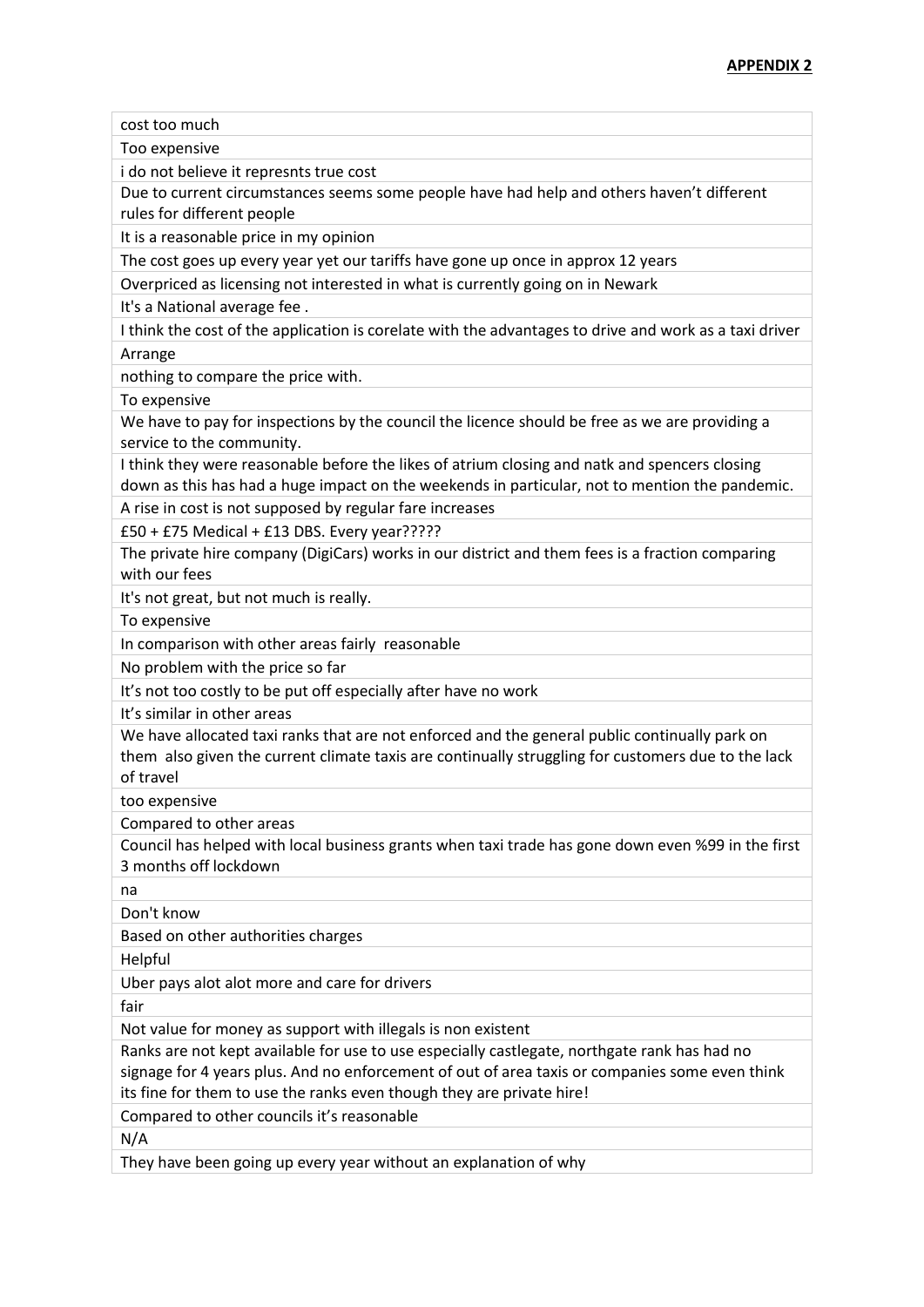I mean you're paying just to fill out an application

I am struggling to find another driver the cost is a factor

I have to supply the finance for new recruits and this impacts on the business

It doesnt attract new applicants as it is too expensive

it's reasonable compared to Mansfield, Bolsover, Nottingham

Its a fair price and the reduction for the Covid year helped.

It is a reasonable price in my opinion

Compared to other areas

It is a reasonable price in my opinion

It could be cheaper

Breaking the cost over a monthly period in the year then shows it's affordable

Because it's really costly

Goes up every year,with other expenses we need help

it's reasonable compared to Mansfield, Bolsover, Nottingham

The taxi business has gone down due to external taxis.

The charges are comparable to neighbouring districts although as part of that we should be protected by NSDC Licencing from other out of district plated cars working solely in Newark e.g. Z Cars/DG

I believe it is reasonable

Taxi rank at Castle Gate is always full of private vehicles meaning it cannot be used. Also, the renewal fee does not include replacing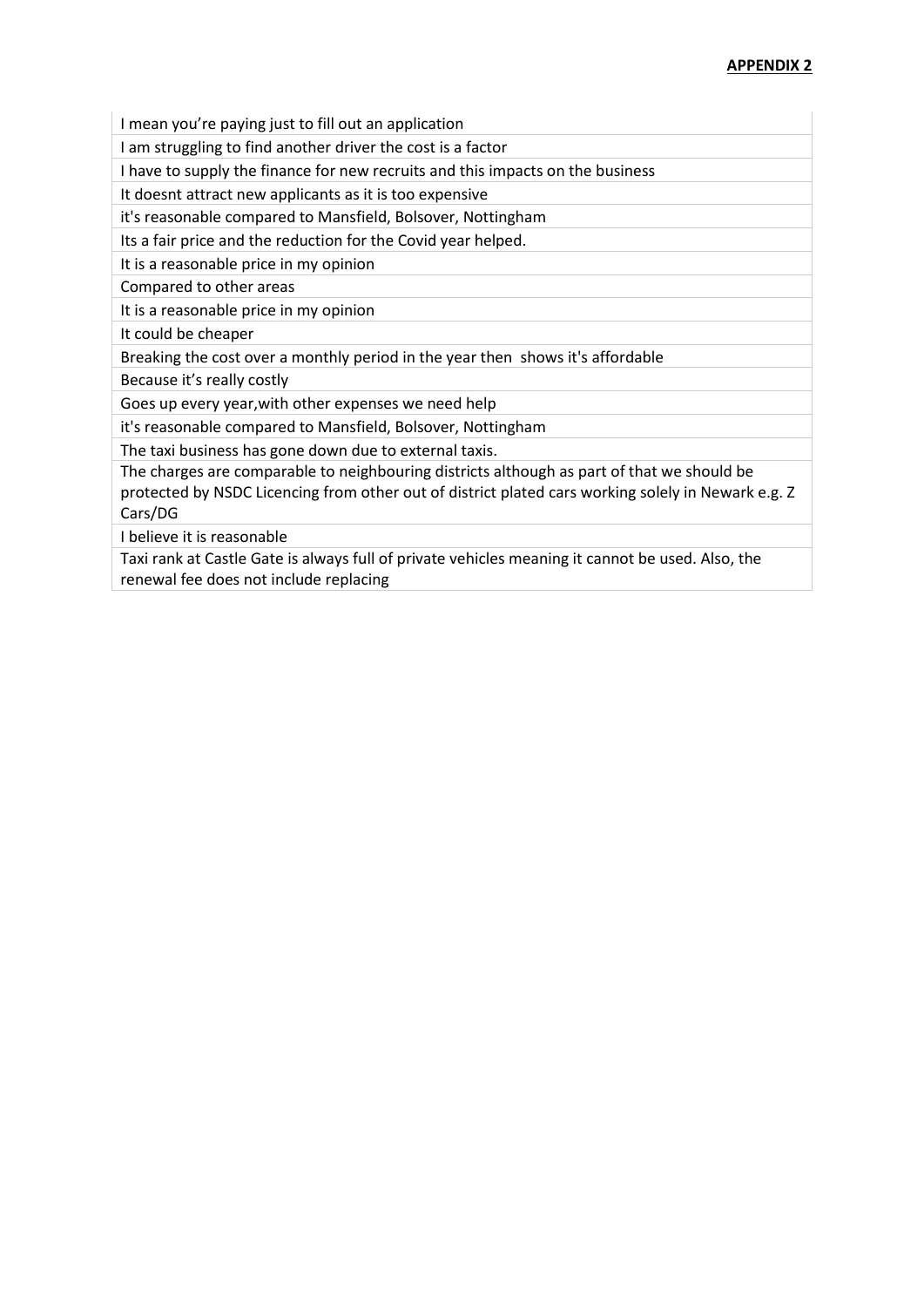|               | 13. Do you know who to go to if you have a query about your license? |                         |                       |  |  |
|---------------|----------------------------------------------------------------------|-------------------------|-----------------------|--|--|
| <b>Choice</b> | <b>Answer</b>                                                        | <b>Response Percent</b> | <b>Response Total</b> |  |  |
|               | Yes                                                                  | 91.1%                   | 51                    |  |  |
|               | No.                                                                  | 8.9%                    | 5                     |  |  |
|               |                                                                      | answered                | 56                    |  |  |
|               |                                                                      | skipped                 | 0                     |  |  |

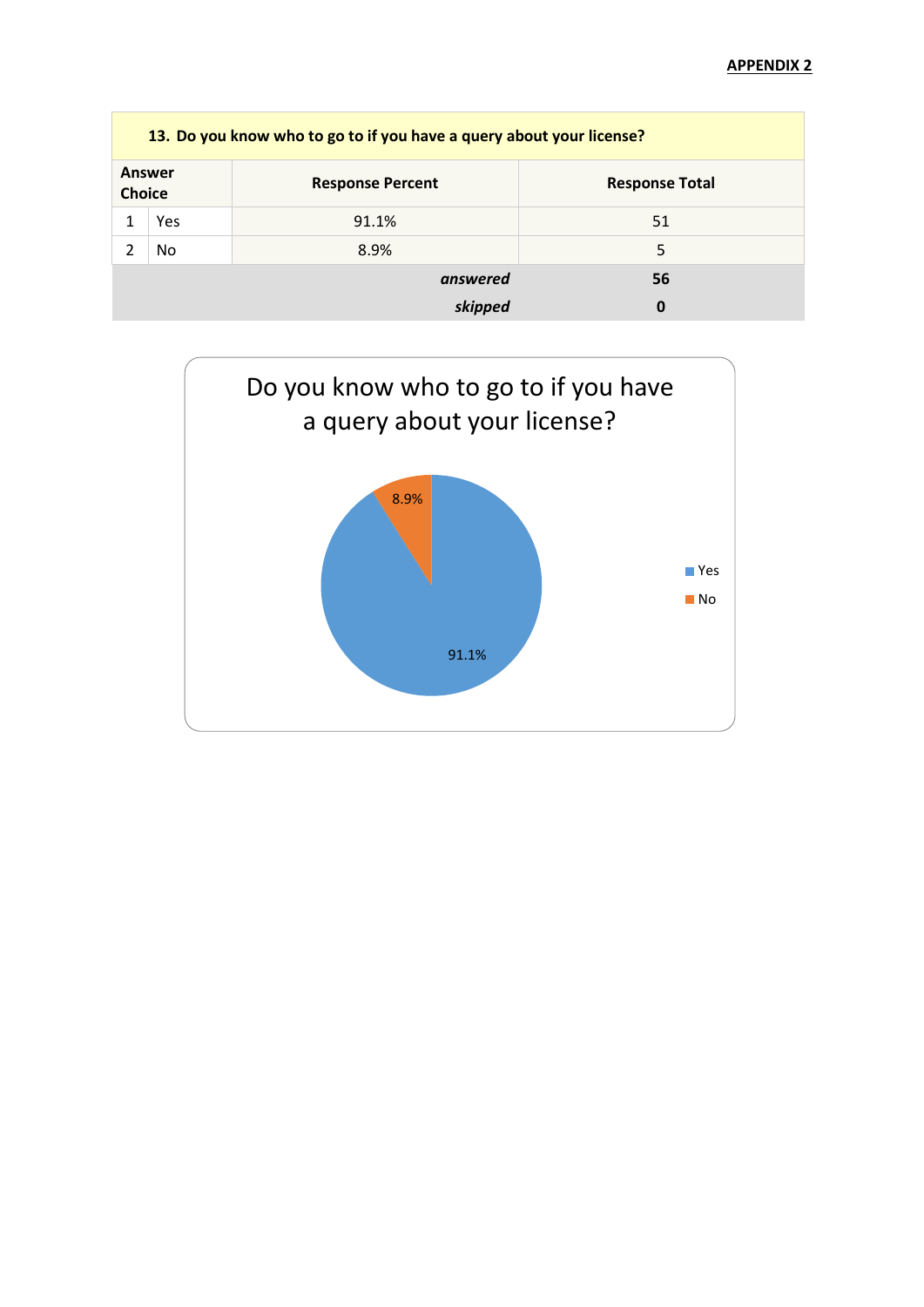|   | 14. How satisfied are you with the response to licence queries/renewals from the Licensing<br>Team? |                         |                       |
|---|-----------------------------------------------------------------------------------------------------|-------------------------|-----------------------|
|   | <b>Answer Choice</b>                                                                                | <b>Response Percent</b> | <b>Response Total</b> |
| 1 | Very satisfied                                                                                      | 55.4%                   | 31                    |
| 2 | Somewhat satisfied                                                                                  | 17.9%                   | 10                    |
| 3 | Neither satisfied nor dissatisfied                                                                  | 16.1%                   | 9                     |
| 4 | Somewhat dissatisfied                                                                               | 1.8%                    | 1                     |
| 5 | Very dissatisfied                                                                                   | 8.9%                    | 5                     |
|   |                                                                                                     | answered                | 56                    |
|   |                                                                                                     | skipped                 | 0                     |



| 15. Please provide a comment as to why you chose the answer on the previous question |                         |                       |  |  |
|--------------------------------------------------------------------------------------|-------------------------|-----------------------|--|--|
| Answer<br><b>Choice</b>                                                              | <b>Response Percent</b> | <b>Response Total</b> |  |  |
|                                                                                      | 100.0%                  | 56                    |  |  |
|                                                                                      | answered                | 56                    |  |  |
|                                                                                      | skipped                 | 0                     |  |  |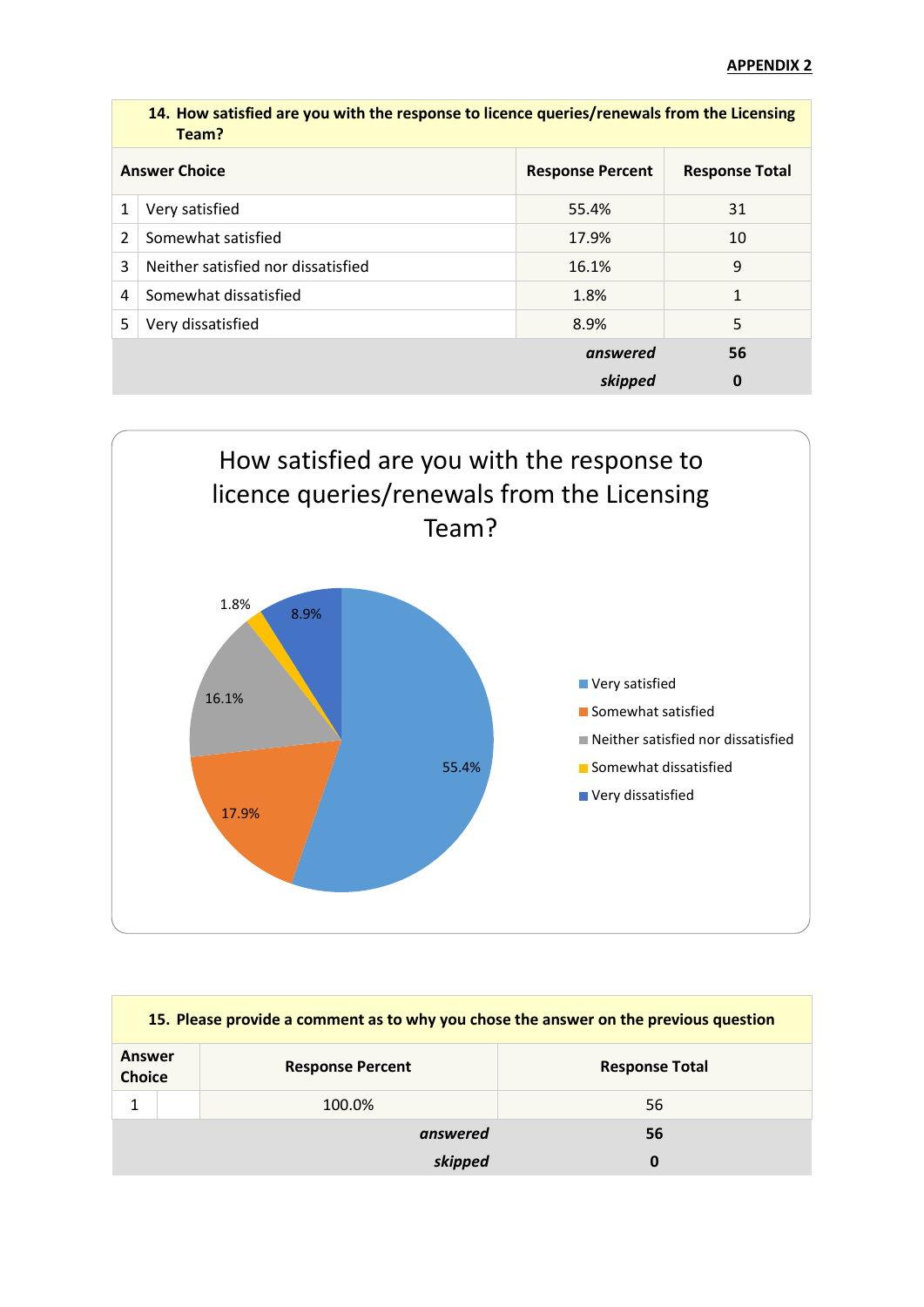|   | 16. Would you make changes to any part of the application/renewal process? |                         |                       |  |  |
|---|----------------------------------------------------------------------------|-------------------------|-----------------------|--|--|
|   | <b>Answer Choice</b>                                                       | <b>Response Percent</b> | <b>Response Total</b> |  |  |
| 1 | *Ability test                                                              | 14.3%                   | 8                     |  |  |
| 2 | DBS record                                                                 | 3.6%                    | $\overline{2}$        |  |  |
| 3 | DVLA record check                                                          | 0.0%                    | 0                     |  |  |
| 4 | *Knowledge test                                                            | 26.8%                   | 15                    |  |  |
| 5 | Medical                                                                    | 10.7%                   | 6                     |  |  |
| 6 | *First application only                                                    | 16.1%                   | 9                     |  |  |
| 7 | Other (please specify):                                                    | 60.7%                   | 34                    |  |  |
|   |                                                                            | answered                | 56                    |  |  |
|   |                                                                            | skipped                 | 0                     |  |  |



| 17. What changes, if any, would you make to the application/renewal process? |  |                         |                       |  |
|------------------------------------------------------------------------------|--|-------------------------|-----------------------|--|
| Answer<br><b>Choice</b>                                                      |  | <b>Response Percent</b> | <b>Response Total</b> |  |
| 1                                                                            |  | 100.0%                  | 56                    |  |
|                                                                              |  | answered                | 56                    |  |
|                                                                              |  | skipped                 | 0                     |  |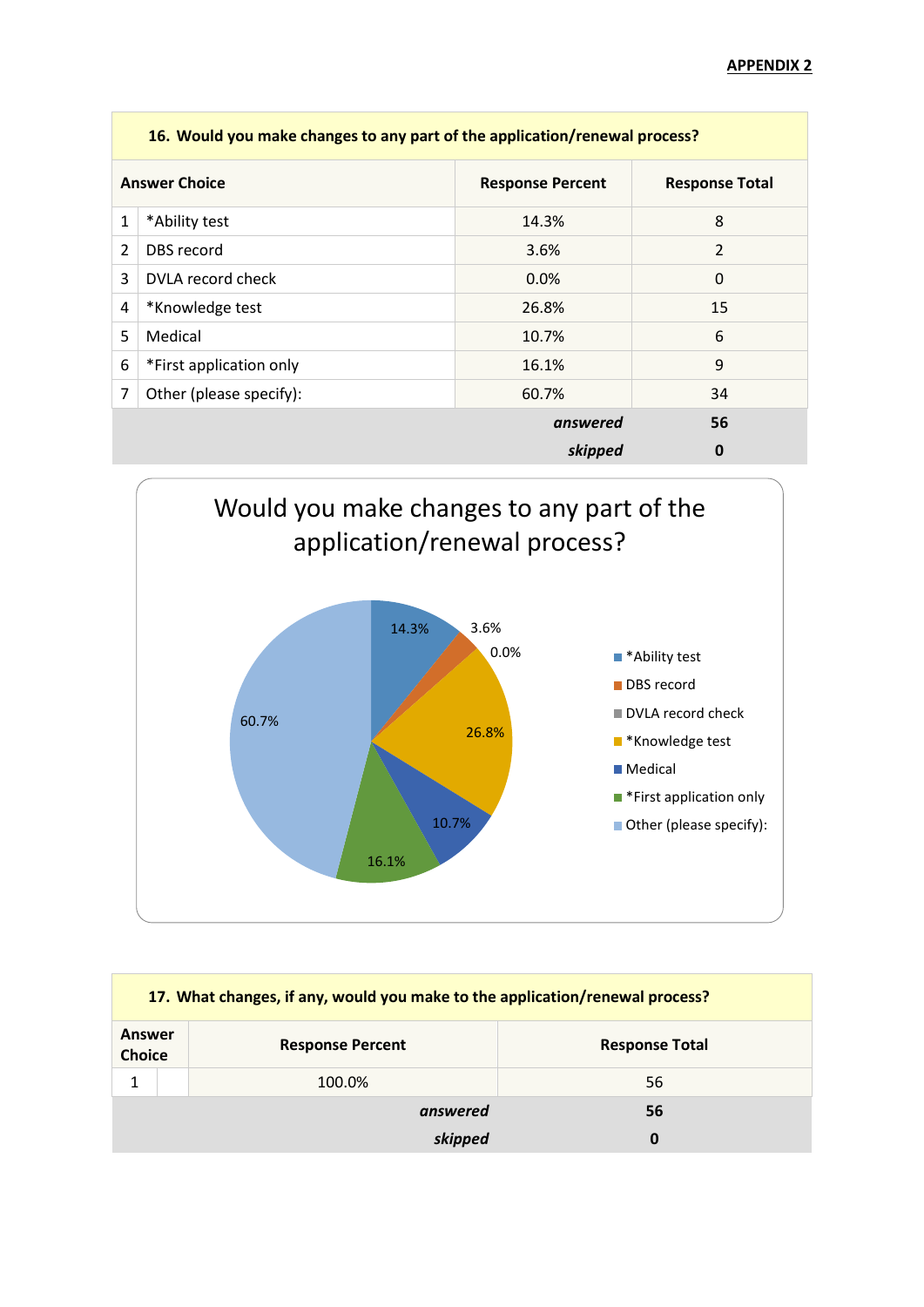| make knowledge test easier                                                                                                                                                                                                                                                                                                                                                                              |
|---------------------------------------------------------------------------------------------------------------------------------------------------------------------------------------------------------------------------------------------------------------------------------------------------------------------------------------------------------------------------------------------------------|
| Less expensive and a far far quicker turnaround                                                                                                                                                                                                                                                                                                                                                         |
| length of time it takes                                                                                                                                                                                                                                                                                                                                                                                 |
| Over the phone renewal and online                                                                                                                                                                                                                                                                                                                                                                       |
| Xxx                                                                                                                                                                                                                                                                                                                                                                                                     |
| Feel it is pointless                                                                                                                                                                                                                                                                                                                                                                                    |
| I would stop all taxi operations by Wolverhampton plated taxi in Newark.                                                                                                                                                                                                                                                                                                                                |
| None                                                                                                                                                                                                                                                                                                                                                                                                    |
| Not sure if this is what you expected as an answer or if somewhere on the next steps is another<br>question more relevant for my answer, but the only one think which is not reasonable is the age<br>of 8 years of the car where you are allowed to apply for renewal. This cars are expensive, and if<br>they are in good condition and in standards of MOT, this period should be at least 10 years. |
| Online                                                                                                                                                                                                                                                                                                                                                                                                  |
| none                                                                                                                                                                                                                                                                                                                                                                                                    |
| Local                                                                                                                                                                                                                                                                                                                                                                                                   |
| As a psv driver I don't need a ability test by a driving instructor and the knowledge test is<br>outdated when most taxi's have satnav.                                                                                                                                                                                                                                                                 |
| <b>Reduced costs</b>                                                                                                                                                                                                                                                                                                                                                                                    |
| Have undated plates on Vehicles and get Annual reminders from licensing to pay fee this would<br>reduce the cost of having new plates made up every year                                                                                                                                                                                                                                                |
|                                                                                                                                                                                                                                                                                                                                                                                                         |
| Extend the period for using the vehicle                                                                                                                                                                                                                                                                                                                                                                 |
| None come to mind                                                                                                                                                                                                                                                                                                                                                                                       |
| None                                                                                                                                                                                                                                                                                                                                                                                                    |
| Improve driving standards/testing                                                                                                                                                                                                                                                                                                                                                                       |
| n/a                                                                                                                                                                                                                                                                                                                                                                                                     |
| Use of sat nave taking over                                                                                                                                                                                                                                                                                                                                                                             |
| The knowledge test seems very much based on the taxi business and isn't so relevant for drivers<br>working in other areas for the majority of bookings. Modern technology has changed the<br>business. And private hire bookings don't alter from a pre agreed price. So, the knowledge test<br>doesn't really have any relevance to certain businesses.                                                |
| None                                                                                                                                                                                                                                                                                                                                                                                                    |
| Have not look yet in to it                                                                                                                                                                                                                                                                                                                                                                              |
| Application Process needs to focus more on the quality of driving and traveller experience                                                                                                                                                                                                                                                                                                              |
| None                                                                                                                                                                                                                                                                                                                                                                                                    |
| na                                                                                                                                                                                                                                                                                                                                                                                                      |
| N/A                                                                                                                                                                                                                                                                                                                                                                                                     |
| As above                                                                                                                                                                                                                                                                                                                                                                                                |
| I think it could be done online                                                                                                                                                                                                                                                                                                                                                                         |
| Should not be anything lije that                                                                                                                                                                                                                                                                                                                                                                        |
| none                                                                                                                                                                                                                                                                                                                                                                                                    |
| For renewal- a simple declaration to state that personal details have not change                                                                                                                                                                                                                                                                                                                        |
| English speaking test and mathematics test                                                                                                                                                                                                                                                                                                                                                              |
| None                                                                                                                                                                                                                                                                                                                                                                                                    |
| N/A                                                                                                                                                                                                                                                                                                                                                                                                     |
| All drivers to know local area/roads without resorting to sat nav                                                                                                                                                                                                                                                                                                                                       |
| More affordable, quicker to put through                                                                                                                                                                                                                                                                                                                                                                 |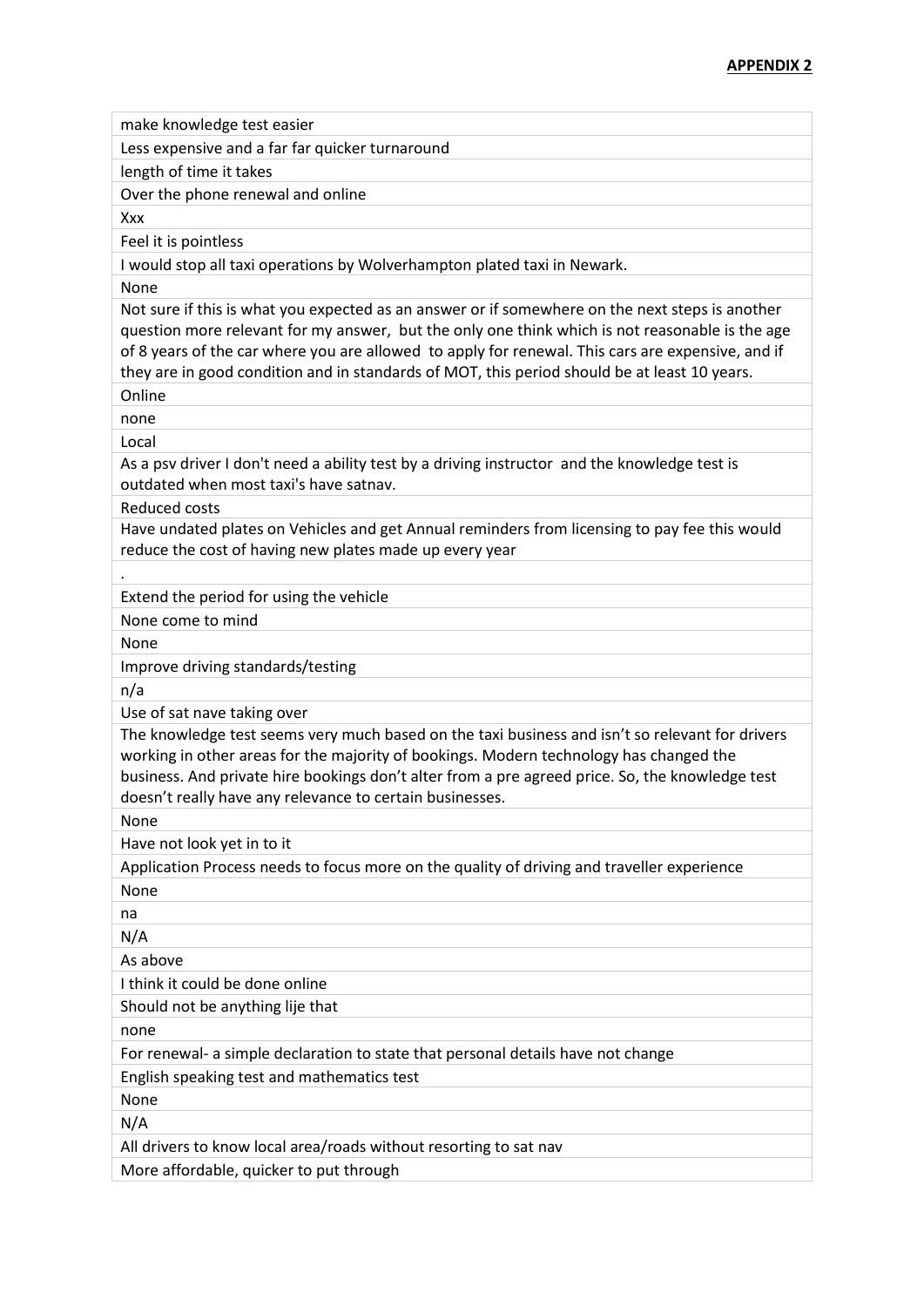| use of sat nav should be in the test - its more up to date than using a map.                                                                      |
|---------------------------------------------------------------------------------------------------------------------------------------------------|
| Allow local GP"s to do medical as then we could shop around for best price.                                                                       |
| speed up the process and make it completely accessible online                                                                                     |
| None                                                                                                                                              |
| None                                                                                                                                              |
| None                                                                                                                                              |
| More focus on passengers experience quality of service                                                                                            |
| None                                                                                                                                              |
| Make sure drivers can speak English                                                                                                               |
| Should be paid on direct debit yearly not on a card payment                                                                                       |
| N/A                                                                                                                                               |
| Change first application to involve proof of local knowledge by driving around the district to<br>addresses picked by someone from taxi licensing |
| None                                                                                                                                              |
| Be able to use other doctors that are also qualified to do same tests as the council requires.                                                    |
| It needs speeding up to make recruiting drivers easier                                                                                            |
| None                                                                                                                                              |
| Remove ability test or have it conducted by DSA.                                                                                                  |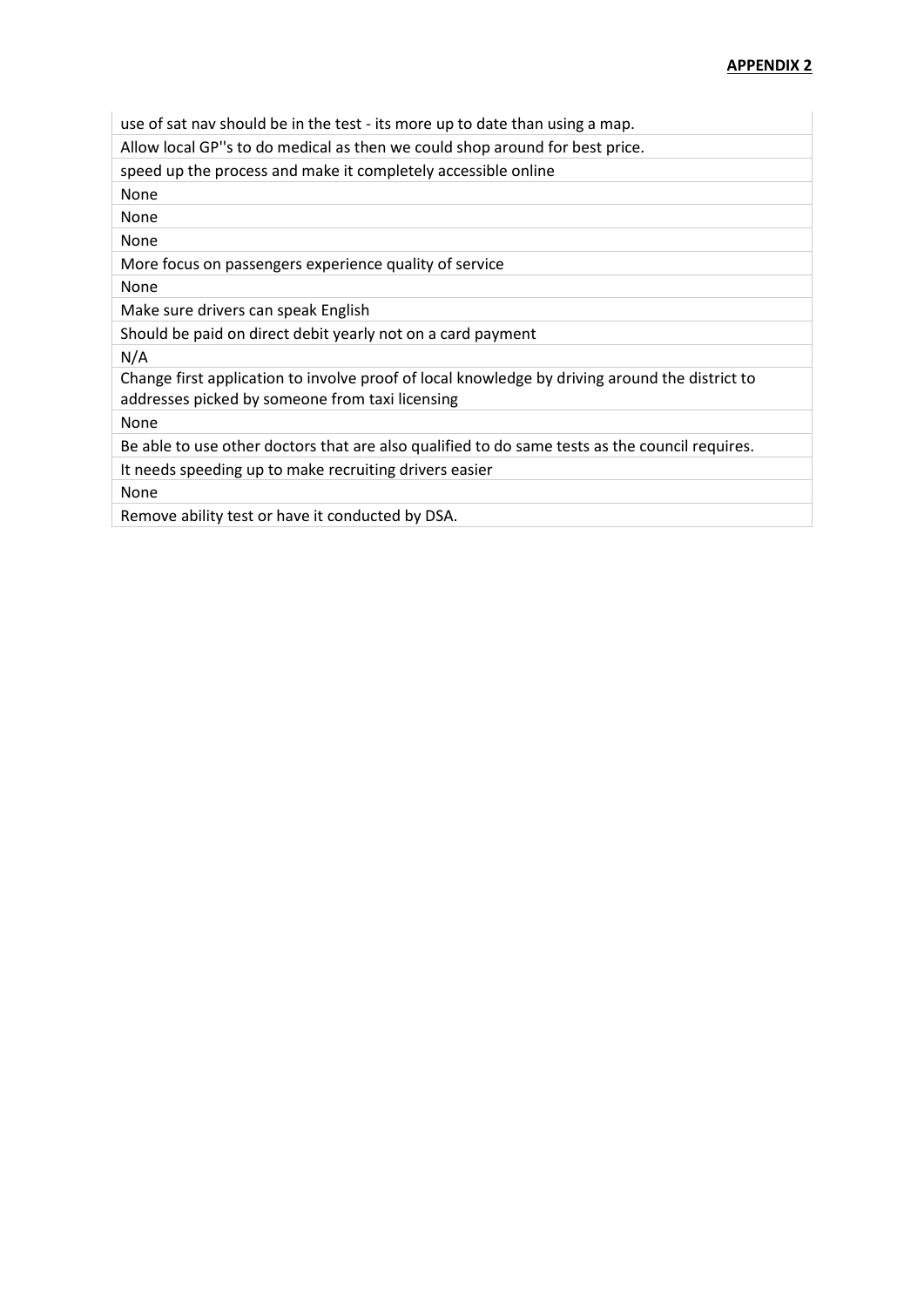|                         | 18. NSDC last reviewed the taxi fares in 2019. Do you feel that the current taxi fares and<br>tariff structure are reasonable? |                         |                       |  |  |
|-------------------------|--------------------------------------------------------------------------------------------------------------------------------|-------------------------|-----------------------|--|--|
| Answer<br><b>Choice</b> |                                                                                                                                | <b>Response Percent</b> | <b>Response Total</b> |  |  |
|                         | Yes                                                                                                                            | 53.6%                   | 30                    |  |  |
|                         | No.                                                                                                                            | 46.4%                   | 26                    |  |  |
|                         |                                                                                                                                | answered                | 56                    |  |  |
|                         |                                                                                                                                | skipped                 | 0                     |  |  |



| 19. Please provide a comment as to why you chose the answer on the previous question |                         |                       |  |  |
|--------------------------------------------------------------------------------------|-------------------------|-----------------------|--|--|
| Answe<br><b>Choice</b>                                                               | <b>Response Percent</b> | <b>Response Total</b> |  |  |
| 1                                                                                    | 100.0%                  | 56                    |  |  |
|                                                                                      | answered                | 56                    |  |  |
|                                                                                      | skipped                 | $\bf{0}$              |  |  |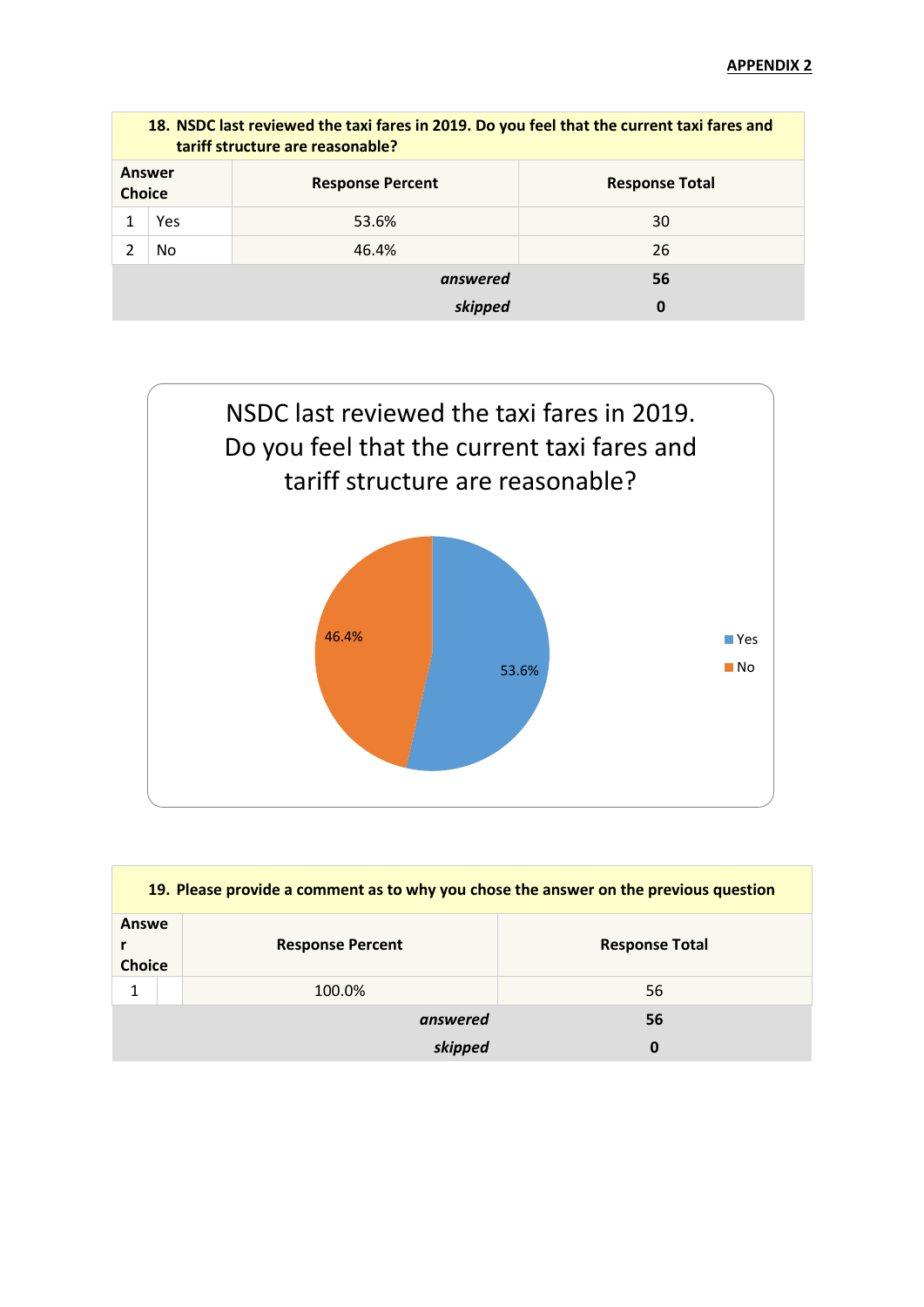|   | 20. The current NSDC ranks are as below. If you sit on a rank, which do you use on a regular<br>basis? |                            |                       |
|---|--------------------------------------------------------------------------------------------------------|----------------------------|-----------------------|
|   | <b>Answer Choice</b>                                                                                   | <b>Response</b><br>Percent | <b>Response Total</b> |
| 1 | Middle Gate, Newark                                                                                    | 50.0%                      | 28                    |
| 2 | Kirk Gate, Newark                                                                                      | 5.4%                       | 3                     |
| 3 | Castle Gate, Newark                                                                                    | 39.3%                      | 22                    |
| 4 | Lincoln Street (Railway Station), Newark                                                               | 26.8%                      | 15                    |
| 5 | Sherwood Drive, Ollerton                                                                               | 8.9%                       | 5                     |
| 6 | I do not use ranks                                                                                     | 39.3%                      | 22                    |
|   |                                                                                                        | answered                   | 56                    |
|   |                                                                                                        | skipped                    | 0                     |



| 21. Do you feel that there is a need for more ranks in the district? If so, in which areas? |  |                         |                       |  |
|---------------------------------------------------------------------------------------------|--|-------------------------|-----------------------|--|
| Answer<br><b>Choice</b>                                                                     |  | <b>Response Percent</b> | <b>Response Total</b> |  |
| 1                                                                                           |  | 100.0%                  | 56                    |  |
|                                                                                             |  | answered                | 56                    |  |
|                                                                                             |  | skipped                 | 0                     |  |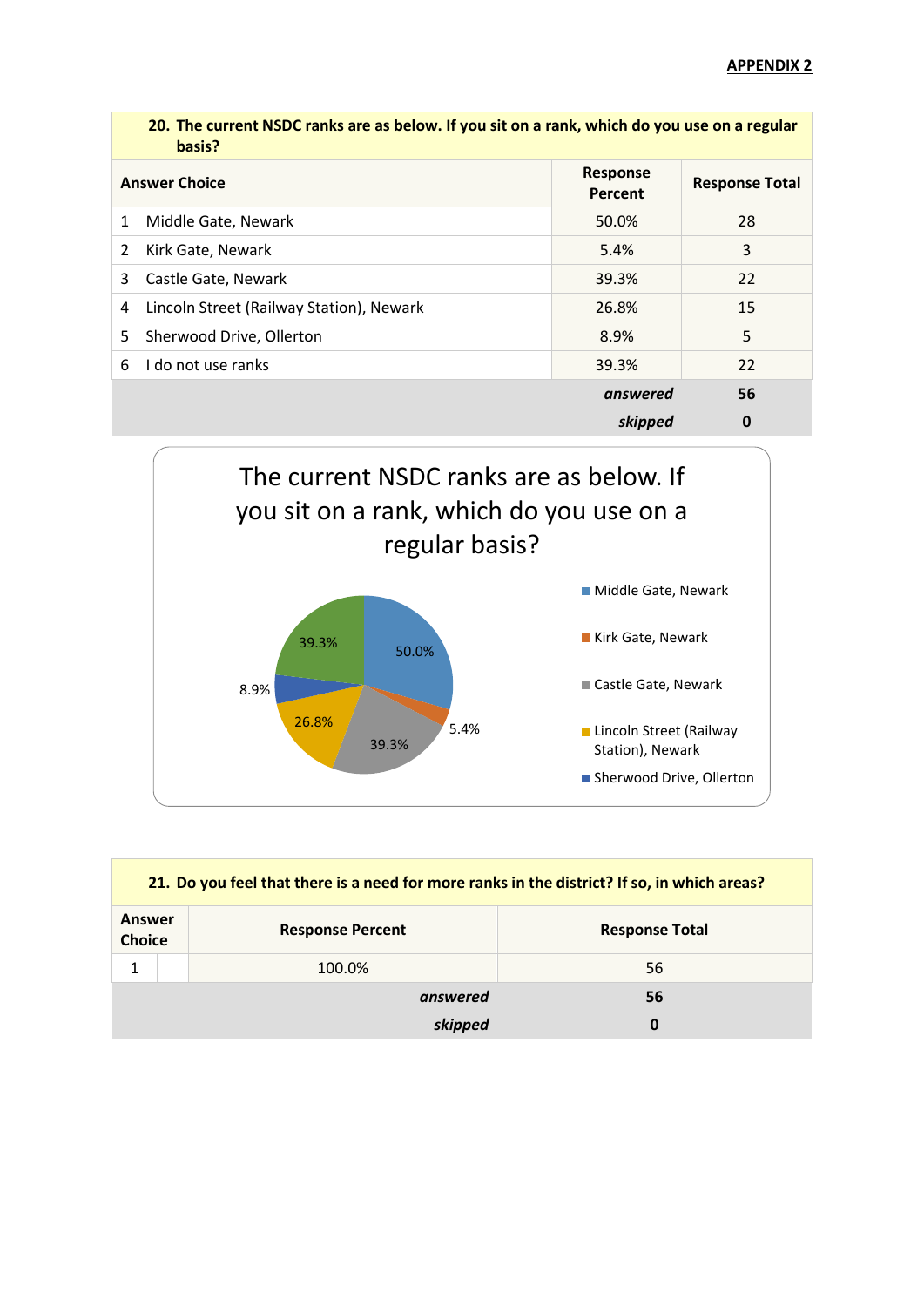| Answer                                                            |  |
|-------------------------------------------------------------------|--|
| <b>Response Percent</b><br><b>Response Total</b><br><b>Choice</b> |  |
| 33.9%<br>19<br>Yes                                                |  |
| 66.1%<br>າ<br>37<br>N <sub>0</sub>                                |  |
| answered<br>56                                                    |  |
| skipped<br>0                                                      |  |



| 23. What alterations, if any, would you suggest to the age policy? |              |                         |                       |  |
|--------------------------------------------------------------------|--------------|-------------------------|-----------------------|--|
| Answer<br><b>Choice</b>                                            |              | <b>Response Percent</b> | <b>Response Total</b> |  |
| 1                                                                  |              | 100.0%                  | 56                    |  |
|                                                                    |              | answered                | 56                    |  |
|                                                                    | skipped<br>0 |                         |                       |  |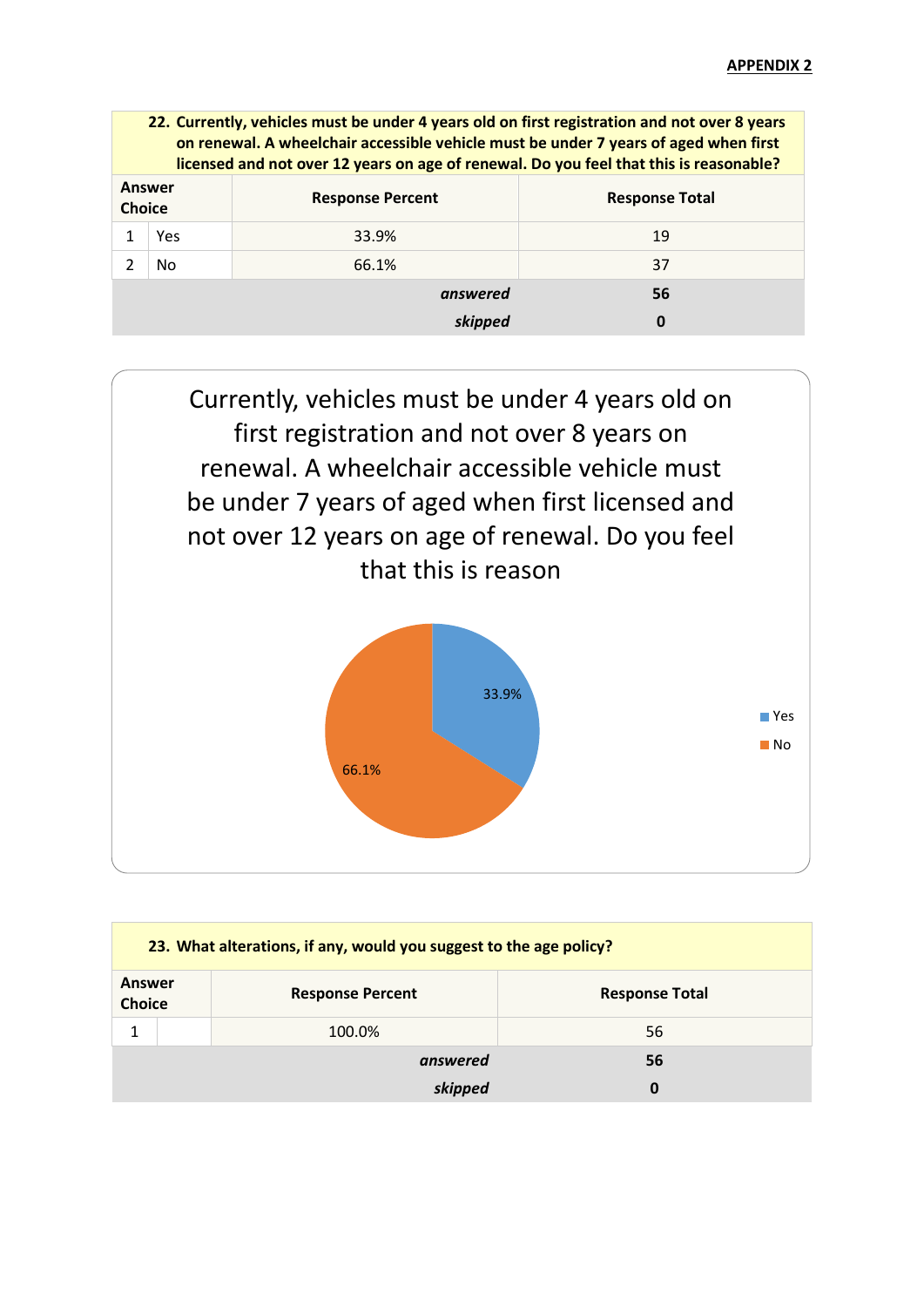change to older vehicles

Cars are too expensive now, make cars 8 years on first registration

a car should be assessed on its condition not age

None

5 years on first registration , 10 years on renewal if passed MOT

The age of the car when first registered should be more

As per Lincoln and Wolverhampton if it moves license it

I believe in line with many other authorities we should be able to own a vehicle for at least 1 more year .It's hard to maintain a living and save £15 thousand for the next car in 4years

No over 10 years of age on renewal for Hackney Carriage taxis

Car's should run more than 8 years as in most other councils as don't seem fair buses wheel chair vehicles private ambulance can run longer so what is the difference they all built the same and need a MOT

none

Many cars under 5 years old are in very good condition, low mileage etc

This only applies to nsdc cars are better built and last longer these days and 10 years is not old for a car or minibus which is maintained on a regular basis.

I feel that those starting up a business would benefit with the age restriction being a couple years older, so they then have 2 years to earn to get a newer vehicle, maybe this could be introduced where if the car is 5 to 6 years old then the applicant must show a full service history.

I think we should be able to license any vehicle up to 8 years old and be able to keep them until they are 10 years old. This would save us buying newer high mileage cars then having high maintenance costs. We can buy car older cars with very low mileage cheaper. Modern cars last much longer.

Cheaper renewals

Expand the period of using a normal car to 10 years,and a wheelchair accessible vehicle to 15 10 years for renewal of licenced vehicle.

Max 6 years on first registration and up to 10 year old till finished

6 years old when first licensed but with full service history and a maximum mileage limit

Extend the maximum age in the case where the vehicle is obviously still in good condition None

Up to 5 years old vehicles for first registration

I know I may be on my own on this however technology in vehicles is forever changing and mor more modern vehicles are becoming safer, the arguments I have heard regarding low mileages etc is irrelevant as I know of vehicles in these categories that have had airbags fail to deploy due to age also these vehicle may pass Mot inspections but as a passenger carrying vehicle these vehicles do tens of thousands of miles per year and being honest offer 4-5 continuous years of use they become unreliable, inefficient and less comfortable for customers due to the wear inside the vehicles, I understand that some of the other taxi drivers have missed out on income due to the pandemic However I feel you have been totally reasonable giving an extra year in this circumstance, you have it at 4 years to licence and the ability to run it for a further 4 years that in my book is the perfect scenario

Non

None they are reasonable and offer the traveller a quality vehicle

5 or even 6 years will help a lot , even if is temporary for the next 2-3 years until we recover business income

na

None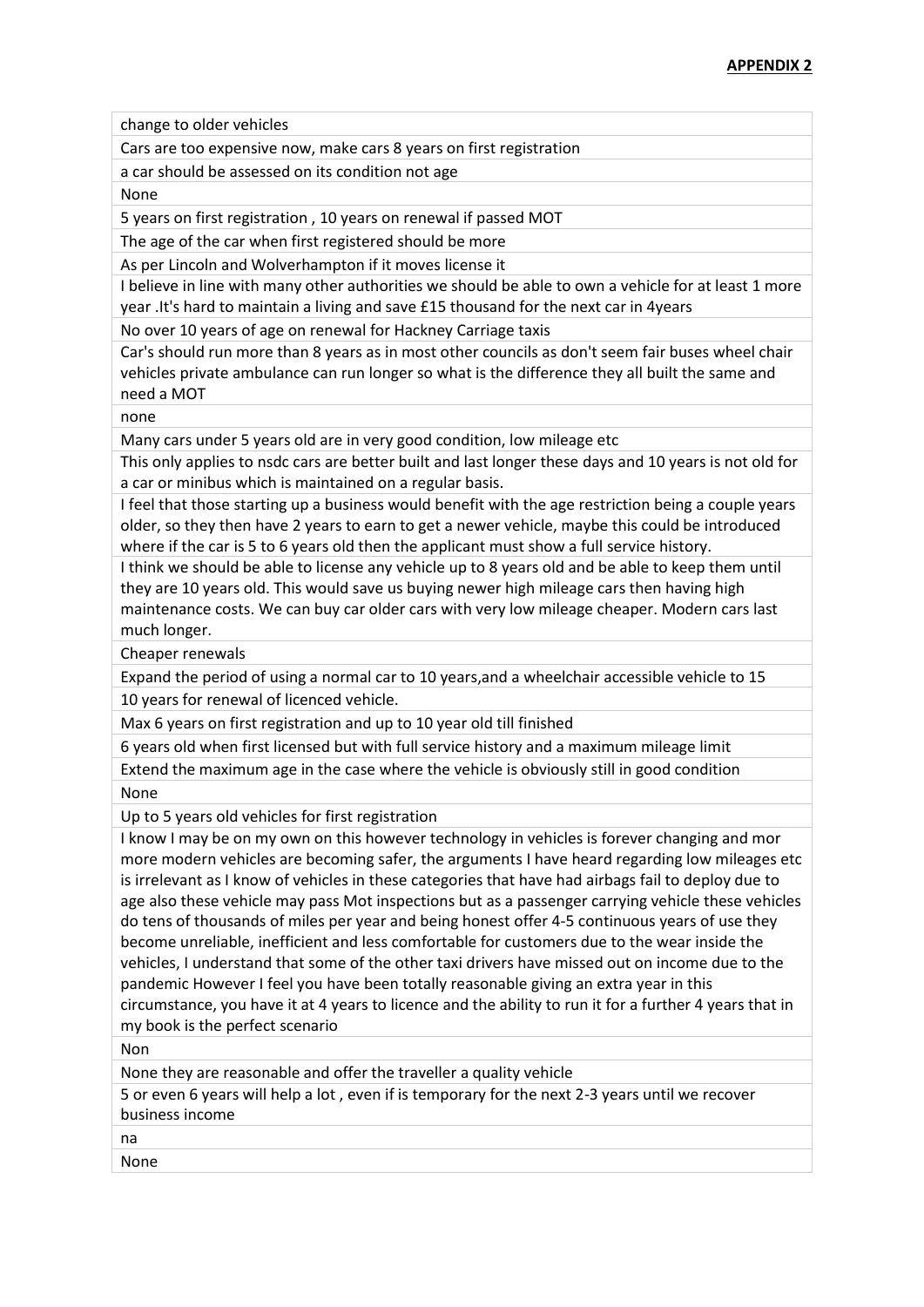When buying a car for taxi use, a 4 year old as opposed to 10 year old will be more expensive to buy obviously. This is an area which I believe should be under constant observation, but as a starting point, 6 and 10 years respectively would seem a reasonable point to start

I think the standard for the age of the vehicle should be right across-the-board no matter where you are in the country different councils of different age policies which doesn't make it fair Wolverhampton allows 12 years car to become a taxi money is not going out of your pocket so

you don't care roads are messed up and you want a new car for taxi

Condition of vehicle.

If the vehicle passes it's test then I is good enough to do it's job. - unfair business competition with other councils — I.e. higher costs, changing vehicles

6 years with rac/and inspection on first and upto 10 years old with the current council yard inspections

At least 10 years, if not be realistic about a 8 year old taxi just because it's 8 years old doesn't stop it being road worthy.if it's got dents rust and failing mots I understand but some are really looked after by drivers and companies

for a standard car is not reasonable ,min 5 max 10

5year old or under when first registered and keep till 10yrs old keep same regulations as now for wheelchair vehicle,s

First registration at 4 years old, some people can't afford cars that age. Especially one man banders.

none

If a vehicle passes an MOT then it is fit for the road. If a wheelchair vehicle can be licensed for twelve years then so can a car as it has to fit the same criteria for road worthiness

The age of 8 years old is not reasonable, it should be increased to at least 10 years to make it more financially viable

No alterations

None

5 years on first registration , 10 years on renewal if passed MOT

None

5 years on first registration , 10 years on renewal if passed MOT

5 years

None

N/A

5yr old for first license and keep till 10yrs old if car is road worthy decided by council test No alterations

5 or 6 years because the quality of cars nowadays are much more better than years ago plus its really expensive for a 4 year old car.

Up to 6 years or based on a low CO2 level so green vehicles are usable regardless of age. E.g hybrids

None

The 4 year 1st registration time is acceptable and sensible. The 8 year renewal time seems ludicrous. This is especially the case for minibuses which are considerably more expensive to both purchase, run and maintain. I would suggest an increase to 10 years and further still for multi seater vehicles (proper 7-8 seater ones) and further still for wheelchair vehicles. It would always be in councils power to refuse to renew a vehicle under this age if it was no longer of acceptable standard and condition. It will cost me approximately £40,000 to replace my vehicle and to it I cannot see how i can economically do that.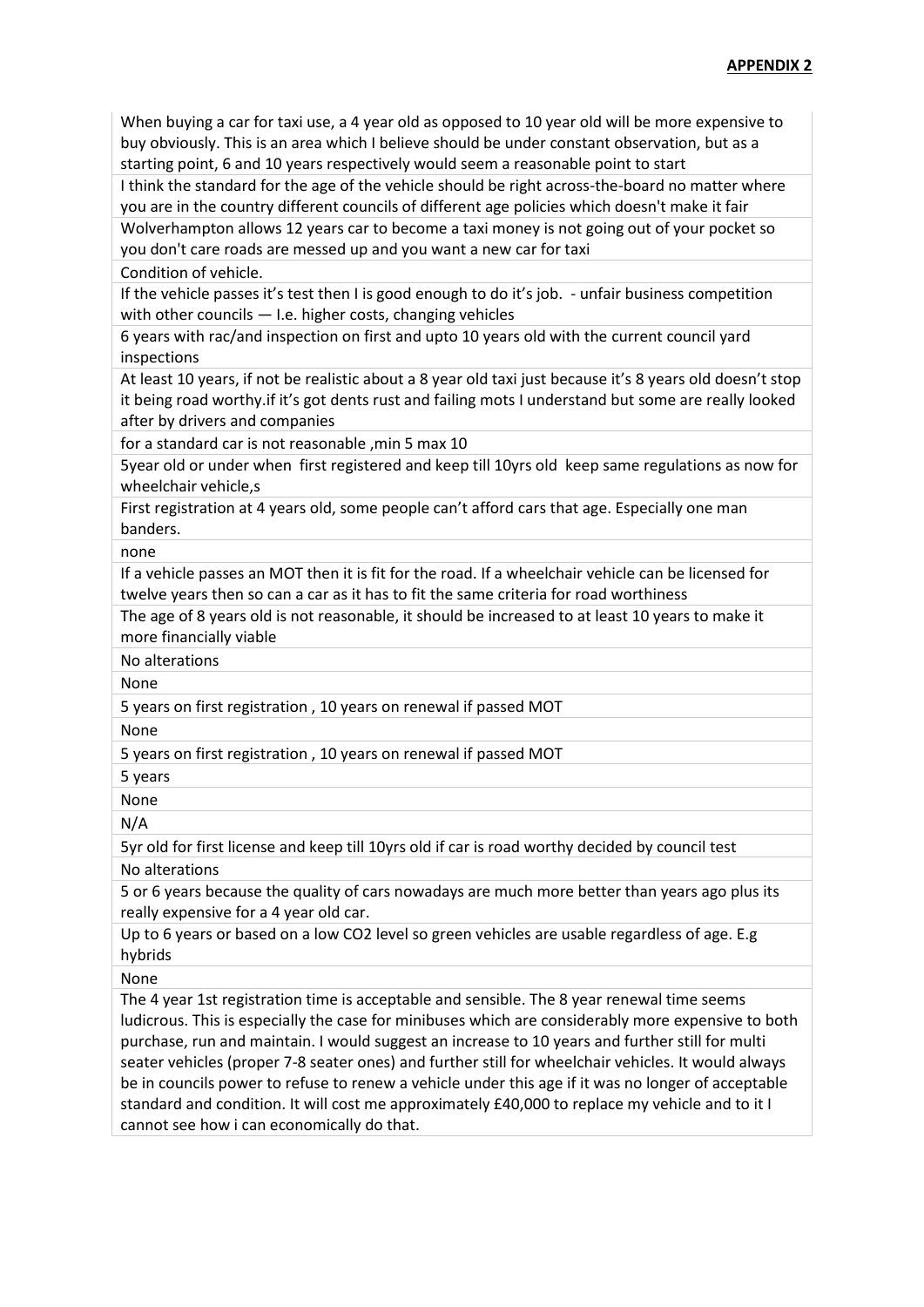|                         | 24. Would you support more taxi enforcement in the district? |                         |                       |  |  |
|-------------------------|--------------------------------------------------------------|-------------------------|-----------------------|--|--|
| Answer<br><b>Choice</b> |                                                              | <b>Response Percent</b> | <b>Response Total</b> |  |  |
|                         | Yes                                                          | 76.8%                   | 43                    |  |  |
|                         | No                                                           | 23.2%                   | 13                    |  |  |
|                         |                                                              | answered                | 56                    |  |  |
|                         |                                                              | skipped                 |                       |  |  |

|                      | 25. If yes, in which areas? |                         |                       |  |
|----------------------|-----------------------------|-------------------------|-----------------------|--|
| <b>Answer Choice</b> |                             | <b>Response Percent</b> | <b>Response Total</b> |  |
| 1                    | Taxi ranks                  | 60.5%                   | 26                    |  |
| $\overline{2}$       | Out of town vehicles        | 67.4%                   | 29                    |  |
| 3                    | Vehicle inspections         | 41.9%                   | 18                    |  |
| 4                    | Investigation of complaints | 44.2%                   | 19                    |  |
| 5                    | Other (please specify):     | 20.9%                   | 9                     |  |
|                      |                             | answered                | 43                    |  |
|                      |                             | skipped                 | 13                    |  |
|                      |                             |                         |                       |  |

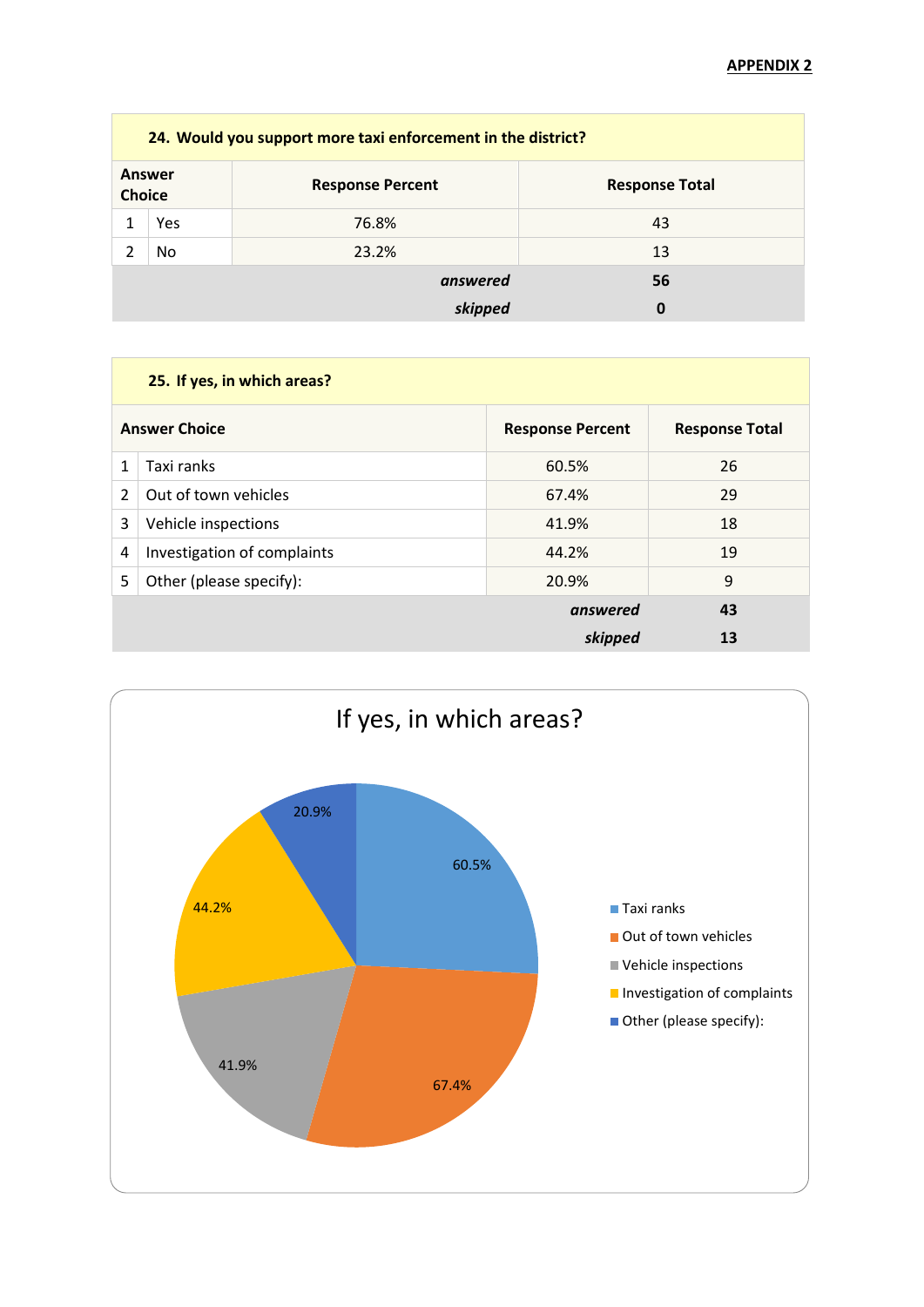|                      | 26. If the Council reduced licence fees for low emission vehicles, would this encourage you<br>to change to a low emission vehicle? |                         |                       |  |
|----------------------|-------------------------------------------------------------------------------------------------------------------------------------|-------------------------|-----------------------|--|
| <b>Answer Choice</b> |                                                                                                                                     | <b>Response Percent</b> | <b>Response Total</b> |  |
|                      | Yes                                                                                                                                 | 39.3%                   | 22                    |  |
| 2                    | No.                                                                                                                                 | 21.4%                   | 12                    |  |
| 3<br>Unsure          |                                                                                                                                     | 39.3%                   | 22                    |  |
|                      |                                                                                                                                     | answered                | 56                    |  |
|                      |                                                                                                                                     | skipped                 | 0                     |  |

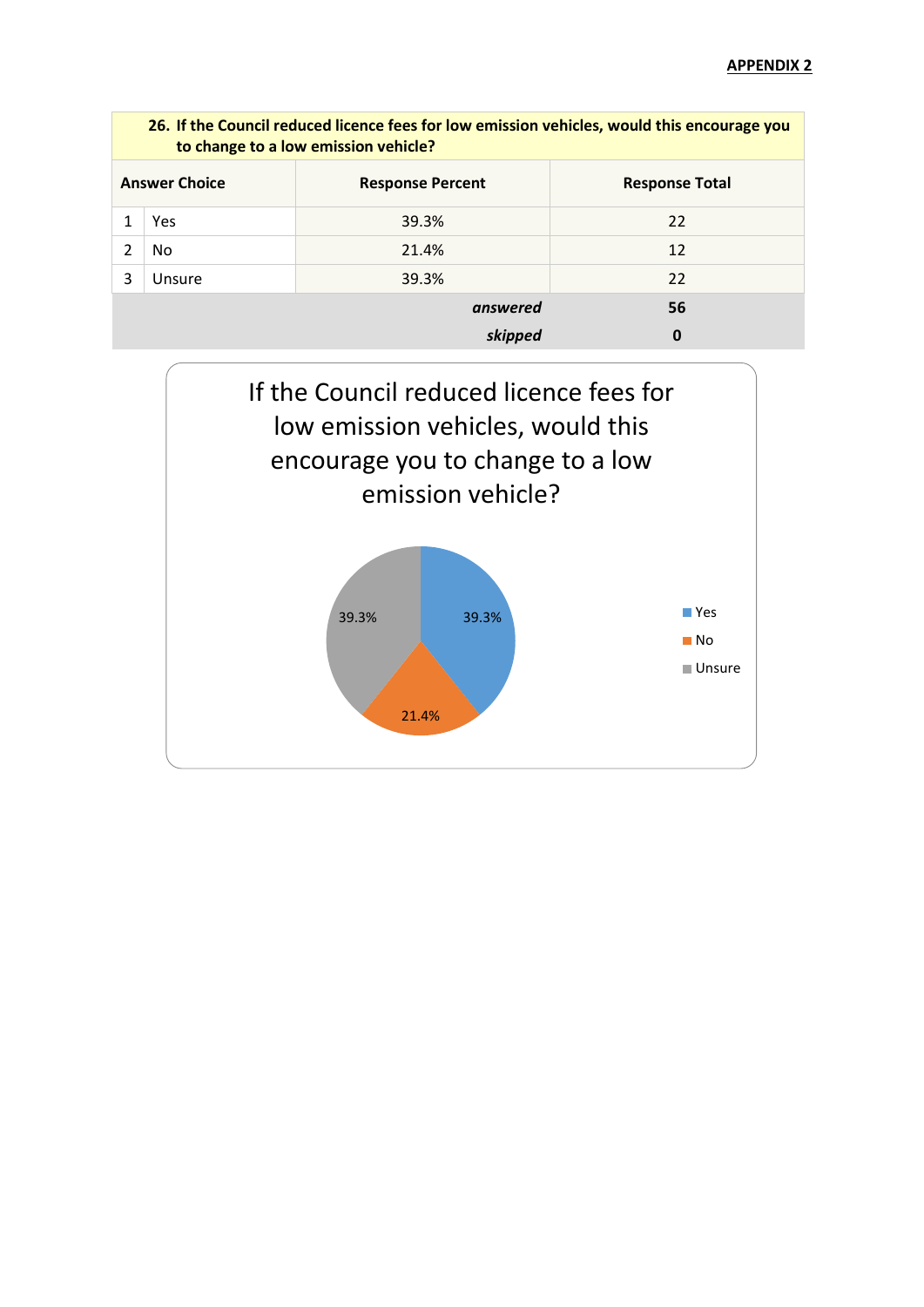|                | 27. Do you feel safe while working as a driver?                          |          |    |  |  |
|----------------|--------------------------------------------------------------------------|----------|----|--|--|
|                | <b>Answer Choice</b><br><b>Response Total</b><br><b>Response Percent</b> |          |    |  |  |
|                | Yes                                                                      | 44.6%    | 25 |  |  |
| $\overline{2}$ | Most of the time                                                         | 50.0%    | 28 |  |  |
| 3              | No                                                                       | 5.4%     | 3  |  |  |
|                |                                                                          | answered | 56 |  |  |
|                | 0<br>skipped                                                             |          |    |  |  |

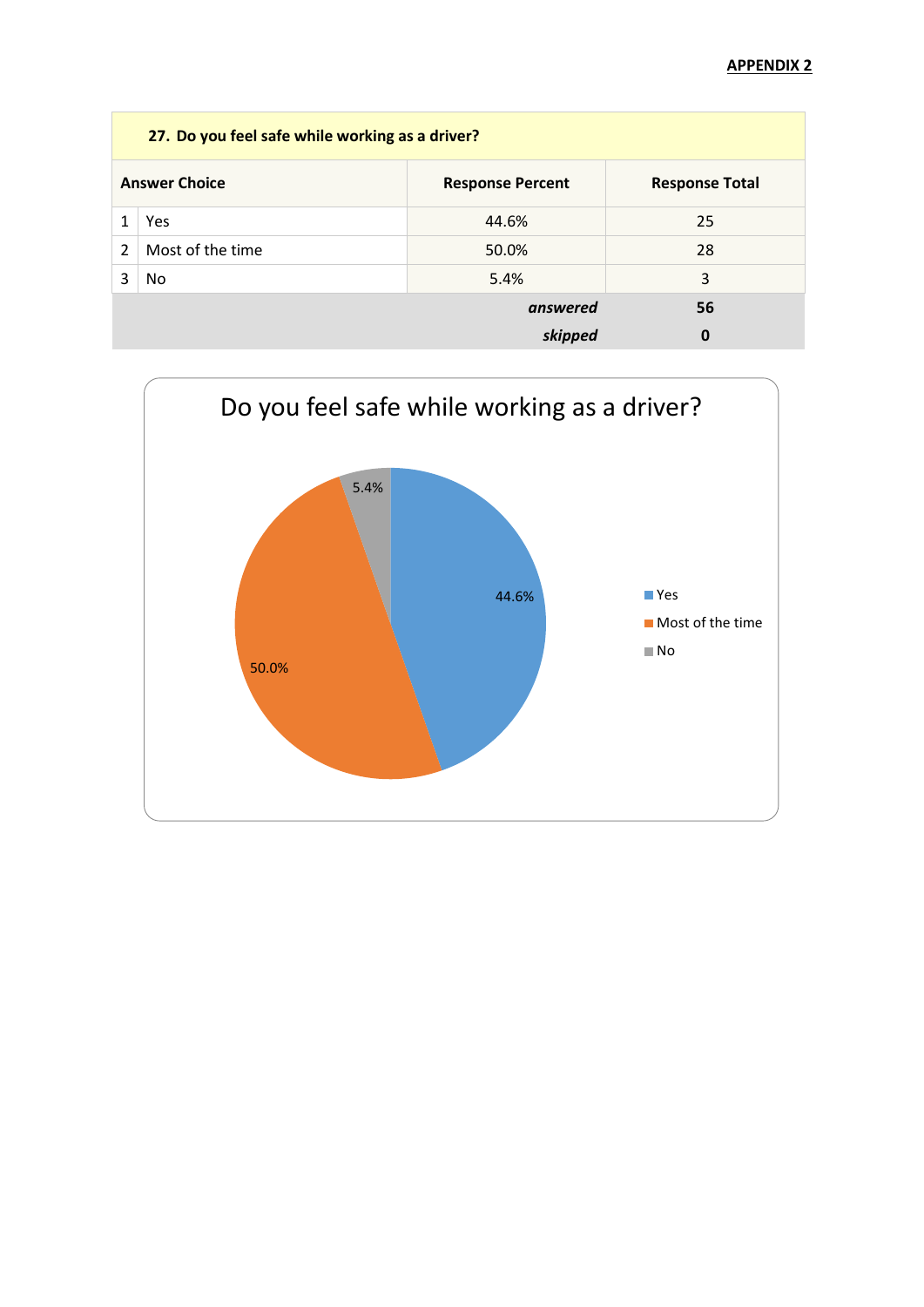|   | 28. How important do you think it is for taxis to have CCTV? |                       |    |  |
|---|--------------------------------------------------------------|-----------------------|----|--|
|   | <b>Answer Choice</b>                                         | <b>Response Total</b> |    |  |
| 1 | Very important                                               | 26.8%                 | 15 |  |
| 2 | Fairly important                                             | 37.5%                 | 21 |  |
| 3 | Somewhat important                                           | 14.3%                 | 8  |  |
| 4 | Not important                                                | 12.5%                 | 7  |  |
| 5 | No opinion                                                   | 8.9%                  | 5  |  |
|   |                                                              | answered              | 56 |  |
|   |                                                              | skipped               | 0  |  |



| 29. Please provide a comment as to why you chose the answer on the previous question |                         |                       |  |
|--------------------------------------------------------------------------------------|-------------------------|-----------------------|--|
| <b>Answer</b><br><b>Choice</b>                                                       | <b>Response Percent</b> | <b>Response Total</b> |  |
| 1                                                                                    | 100.0%                  | 56                    |  |
|                                                                                      | answered                | 56                    |  |
|                                                                                      | skipped                 | 0                     |  |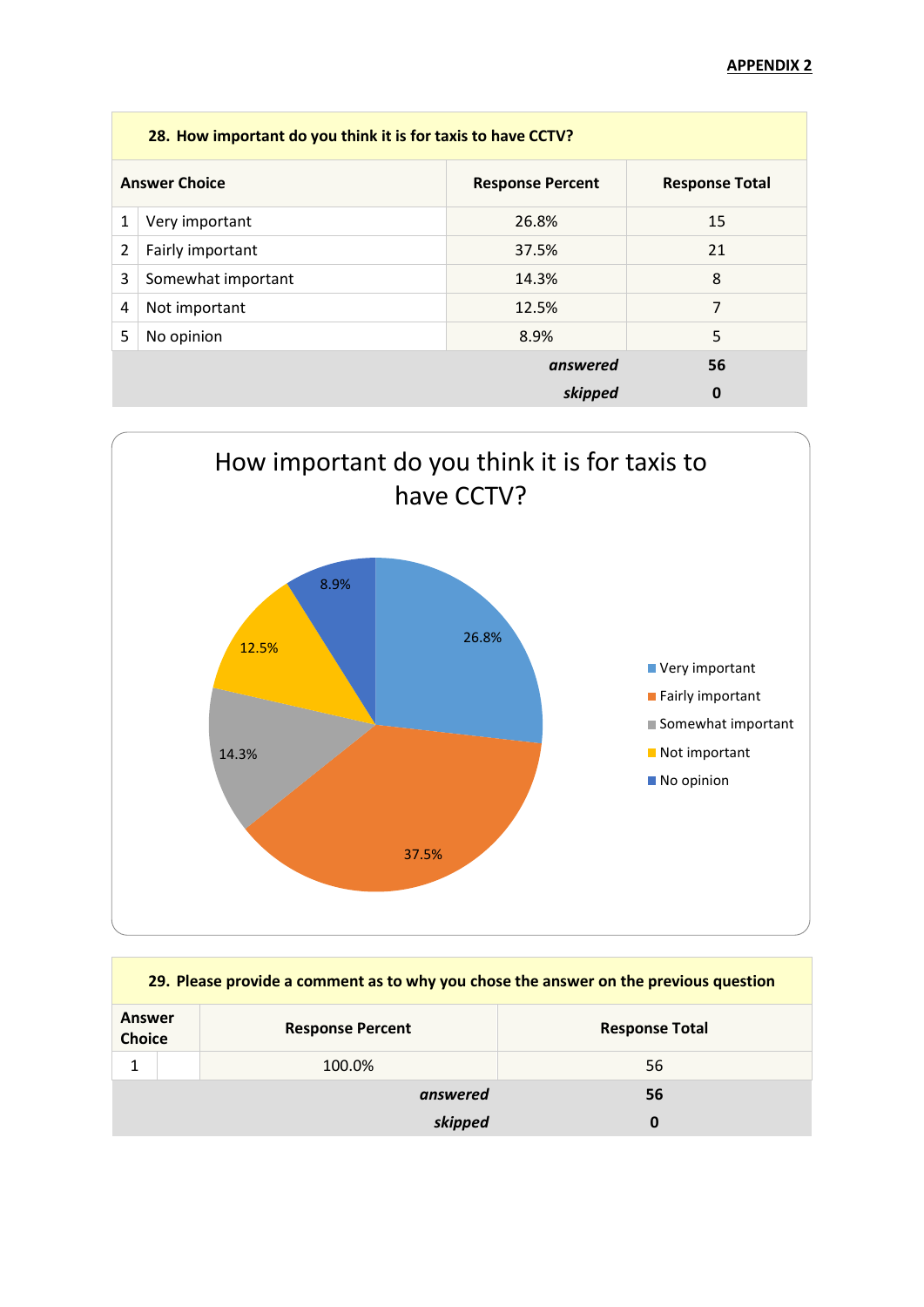|                      | 30. What impact did the pandemic/lockdown have on your ability to work as a driver? |                            |                                 |  |
|----------------------|-------------------------------------------------------------------------------------|----------------------------|---------------------------------|--|
| <b>Answer Choice</b> |                                                                                     | <b>Response</b><br>Percent | <b>Response</b><br><b>Total</b> |  |
| 1                    | No impact                                                                           | 7.1%                       | 4                               |  |
| 2                    | I have worked through most of the pandemic                                          | 8.9%                       | 5                               |  |
| 3                    | I have worked through some of the pandemic                                          | 46.4%                      | 26                              |  |
| 4                    | I have only just restarted work since the pandemic                                  | 33.9%                      | 19                              |  |
| 5                    | I haven't worked since the start of the pandemic<br>3.6%                            |                            |                                 |  |
|                      |                                                                                     | answered                   | 56                              |  |
|                      |                                                                                     | skipped                    | 0                               |  |

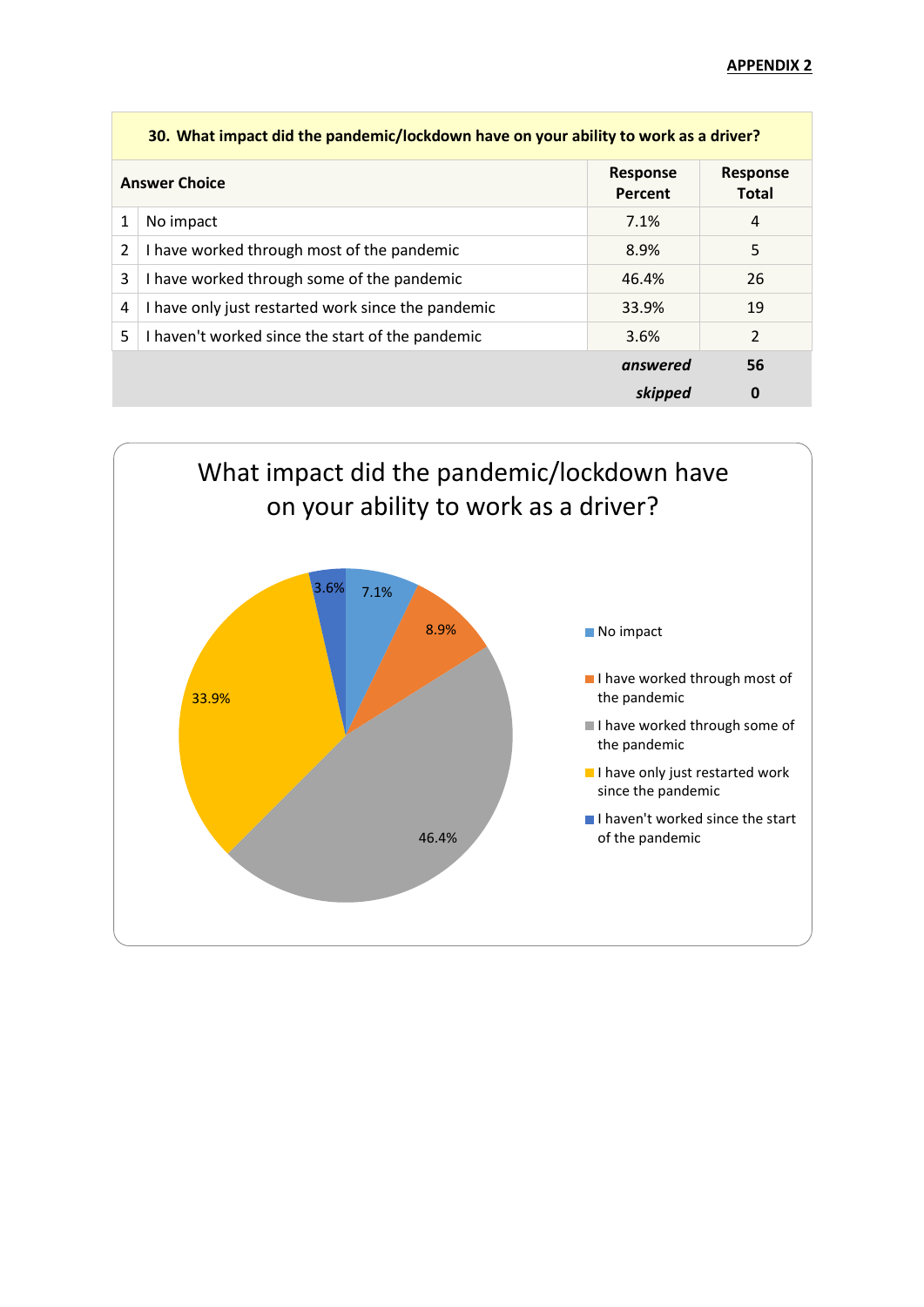| 31. Did you access any Council/Government grants? |     |                         |                       |  |
|---------------------------------------------------|-----|-------------------------|-----------------------|--|
| <b>Answer</b><br><b>Choice</b>                    |     | <b>Response Percent</b> | <b>Response Total</b> |  |
|                                                   | Yes | 58.9%                   | 33                    |  |
|                                                   | No  | 41.1%                   | 23                    |  |
|                                                   |     | answered                | 56                    |  |
|                                                   |     | skipped                 |                       |  |



|               | 32. Did you (or any of your staff members) utilise the furlough scheme? |                         |                       |  |  |
|---------------|-------------------------------------------------------------------------|-------------------------|-----------------------|--|--|
| <b>Choice</b> | Answer                                                                  | <b>Response Percent</b> | <b>Response Total</b> |  |  |
|               | Yes                                                                     | 21.4%                   | 12                    |  |  |
|               | No.                                                                     | 78.6%                   | 44                    |  |  |
|               |                                                                         | answered                | 56                    |  |  |
|               |                                                                         | skipped                 | 0                     |  |  |

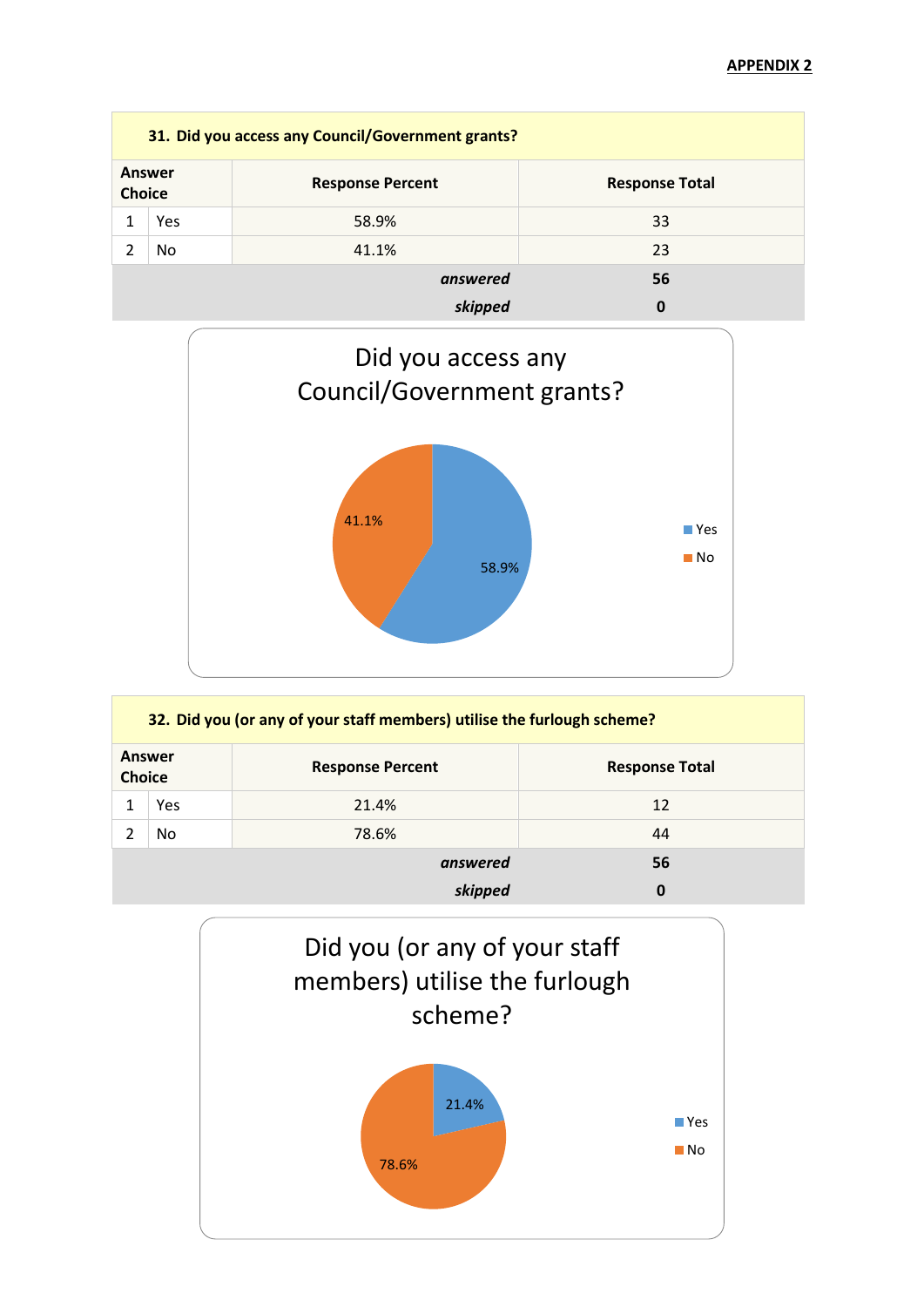|   | 33. Have you retained any Covid safety measures in your vehicle/s? |                            |                       |  |
|---|--------------------------------------------------------------------|----------------------------|-----------------------|--|
|   | <b>Answer Choice</b>                                               | <b>Response</b><br>Percent | <b>Response Total</b> |  |
| 1 | Face covering for drivers                                          | 62.5%                      | 35                    |  |
| 2 | Face covering for customers                                        | 44.6%                      | 25                    |  |
| 3 | Screens between driver and passenger                               | 12.5%                      | 7                     |  |
| 4 | Hand sanitiser                                                     | 89.3%                      | 50                    |  |
| 5 | Increased vehicle cleaning                                         | 85.7%                      | 48                    |  |
| 6 | Other (please specify):                                            | 8.9%                       | 5                     |  |
|   |                                                                    | answered                   | 56                    |  |
|   |                                                                    | skipped                    | 0                     |  |